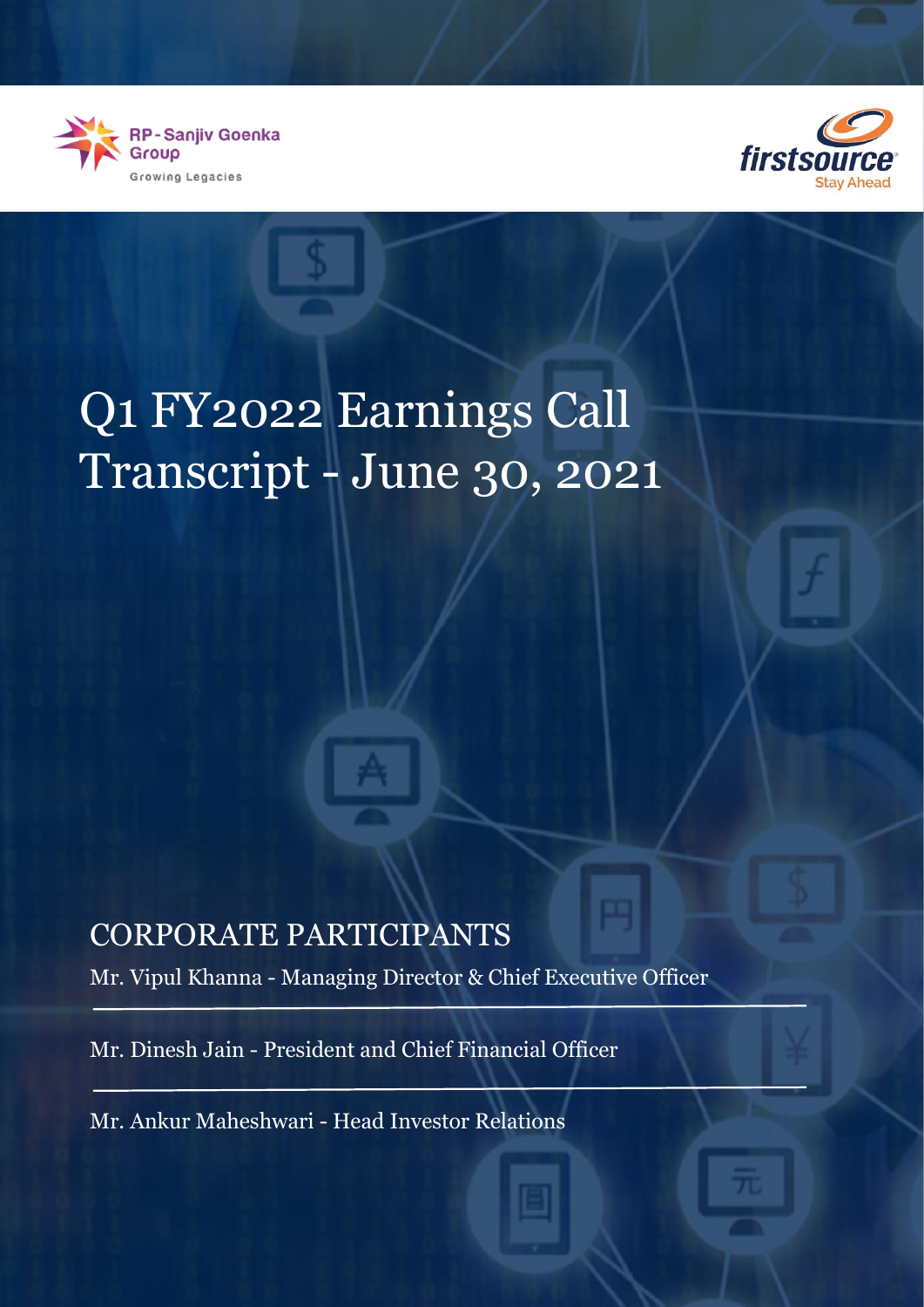



| Moderator:               | Ladies and gentlemen, good day, and welcome to the Firstsource Solutions Limited Q1 FY 2022     |
|--------------------------|-------------------------------------------------------------------------------------------------|
|                          | Earnings Conference Call. As a reminder, all participant lines will be in the listen-only mode. |
|                          | There will be an opportunity for you to ask questions after the presentation concludes. Should  |
|                          | you need assistance during the conference call, please signal an operator by pressing "*" then  |
|                          | "0" on your touchtone phone. Please note that this conference is being recorded. I now hand     |
|                          | the conference over to Mr. Ankur Maheshwari. Thank you and over to you, sir.                    |
|                          |                                                                                                 |
| <b>Ankur Maheshwari:</b> | Thank you, Stanford. Welcome, everyone. And thank you for joining us for the quarter ended      |
|                          | June 30th, 2021, earnings call for Firstsource.                                                 |
|                          |                                                                                                 |
|                          | To take us through the results and to answer your queries, we have with us today Mr. Vipul      |
|                          | Khanna - our MD and CEO; and Mr. Dinesh Jain - our CFO. We will be starting this call with a    |
|                          | brief presentation about an overview of the company's performance, followed by Q&A.             |
|                          | Do note that the results, the factsheet and the presentation have been e-mailed to you, and     |
|                          | you can also view this on the website, www.firstsource.com. Before we begin the call, please    |
|                          | note that some of the matters we will discuss on this call, including our outlook, are forward- |
|                          | looking, and as such are subject to known and unknown risks. These uncertainties and risks are  |
|                          | included, but not limited to what we have mentioned in our prospectus filed with SEBI, and      |
|                          | subsequent annual reports that are available on our website.                                    |
|                          |                                                                                                 |
|                          | With that, I will now turn the call over to Vipul to begin the proceedings.                     |
| <b>Vipul Khanna:</b>     | Thanks, Ankur. Good morning, good evening, everyone. Thank you for joining us today. I hope     |
|                          | everyone and your loved ones are keeping good health.                                           |
|                          |                                                                                                 |
|                          | Let me begin by first acknowledging Firstsource leaders across the board in stepping up to      |
|                          | provide 360-degree support to employees and their families impacted by the second COVID         |
|                          | wave in India. And my heartfelt gratitude to all Firstsourcers in serving our clients and their |
|                          | customers with poise and commitment despite the dire circumstances. This wave appears to        |
|                          | be receding, and we hope that the worst is behind us. Since May, we have been conducting        |
|                          | frequent vaccination drives and encouraging our employees and their families to get             |
|                          | vaccinated at the earliest, to strengthen our fight against COVID. Till date, more than 5,000   |
|                          | employees have been vaccinated in these drives.                                                 |
|                          |                                                                                                 |

Turning to our Q1 Results:

We had another quarter of solid performance in Q1 FY 2022. Revenue grew 38.5% year-onyear in constant currency and came in at INR 14,848 million or \$201.3 million. Operating margins were at 12.1% and EPS grew 50.4% year-on-year. I am pleased with our Q1 results.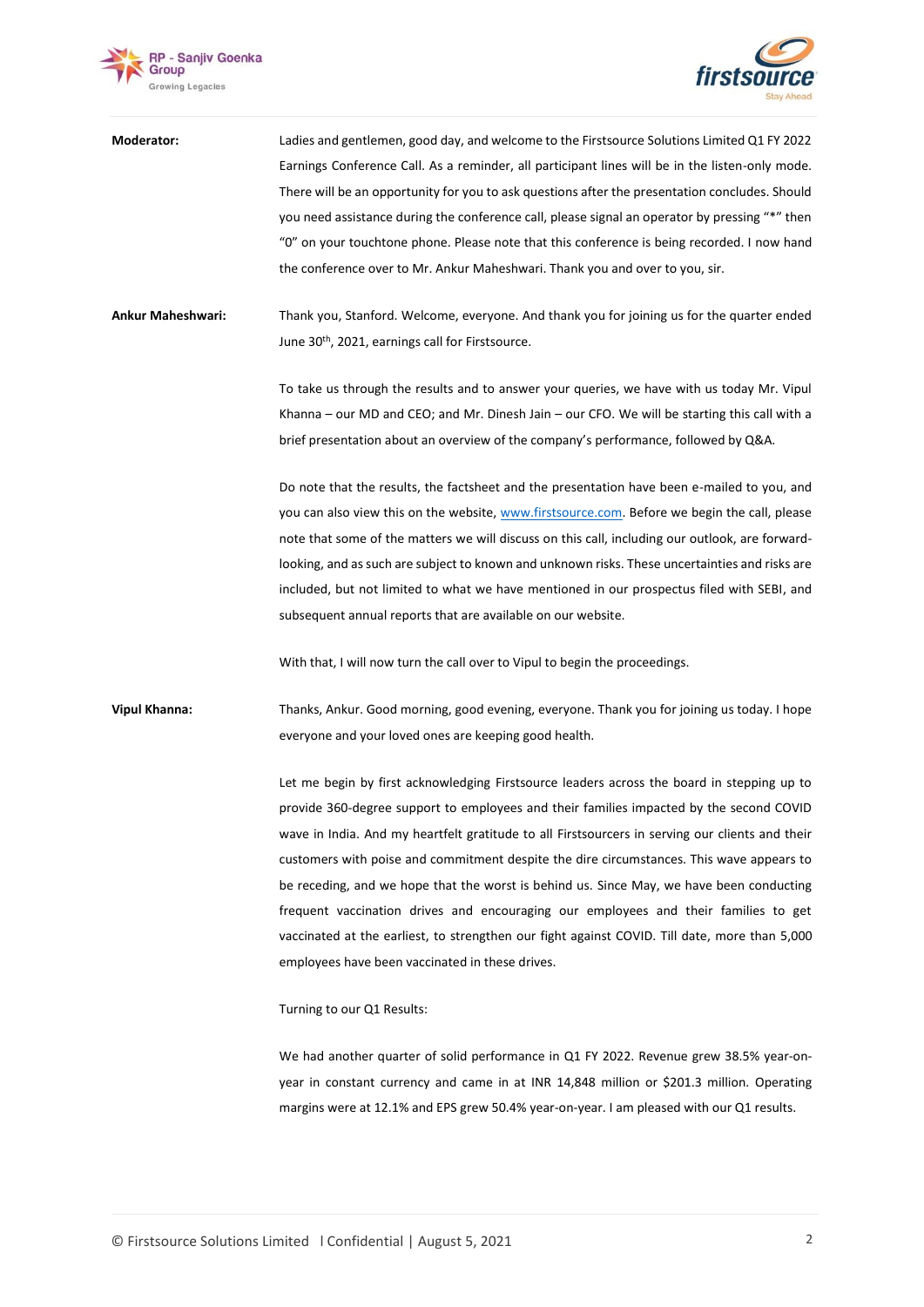



We are on track to achieve our full year targets, further validating our longer-term growth framework. Last quarter, we laid out in detail our growth framework to create a portfolio of businesses to drive sustainable growth and market leadership. In summary, the key components of this framework are:

- 1. To maintain a sharp focus on specific segments in our 3 core industries of Banking and Financial Services, Healthcare and Comms, Media & Tech.
- 2. To modernize our offerings, particularly investing in our Digital First Digital Now approach.
- 3. To build a purpose-led, scalable, and agile organization.

Let me now walk you through the Q1 performance and the key highlights in each of our industry segments:

Our Banking and Financial Services segment continues to perform well, delivering solid growth of 41.5% year-on-year and 41% in constant currency.

- The interest levels in the U.S. are still finding their new equilibrium after last year's record lows. The home purchase mortgage market continues to be strong. However, as we expected, the refinance volumes in the mortgage business started to taper and some of our clients began realigning their refinance capacities accordingly. That said, we are performing very well across the servicing and digital segments and continue to acquire new clients. We added 4 new clients this quarter for the mortgage business. We remain confident of achieving year-on-year growth in our mortgage business.
- In collection, recovery of the credit card segment has been slow due to macro factors. The charge-off and delinquency rates are at record lows from higher consumer savings and government stimulus programs. However, recent macro data points to increasing economic activity leading to a revival of consumer spending; and in turn, a likely gradual increase in delinquencies and charge-off. We therefore expect an improvement in our collections volume as the year progresses. We are executing strongly on our plans of diversifying this business beyond card receivables by using digital collection platform as the anchor. In this quarter, we added 5 new clients across fin-tech and utilities on this platform. We also continue our efforts to build a collections business in the U.K., and I am encouraged with the build-up of the pipeline there.
- Shifting to our U.K. BFS business, this business continues to grow solidly, driven by volume growth and expansion into new lines of businesses with our existing customers. The pipeline is quite robust, and we expect the momentum to continue through the year.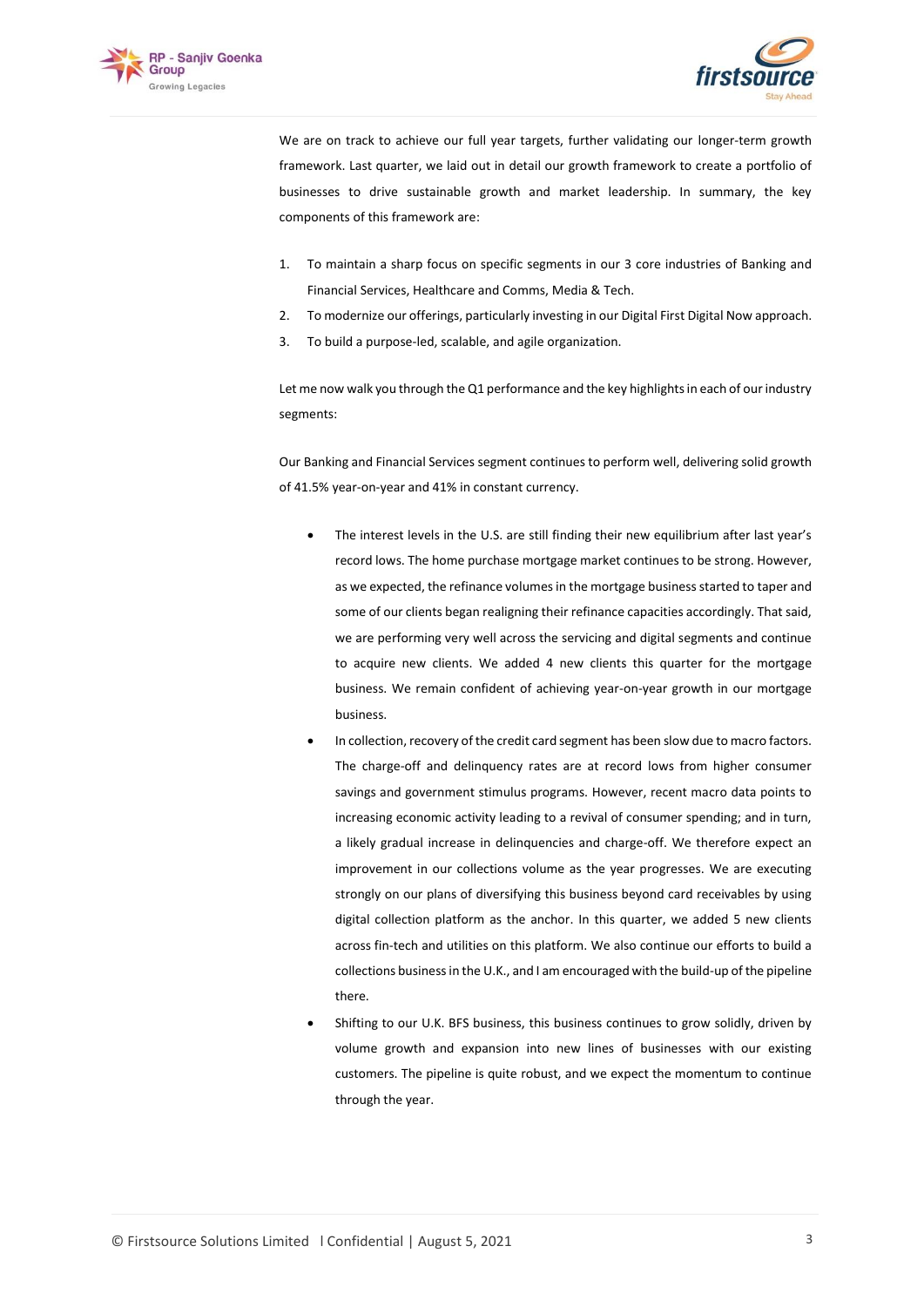



The Healthcare segment grew by 25.2% year-on-year and 28% in constant currency this quarter.

- The growth momentum is strong as we are beginning to see a wider acceptance of our platform-based solutions, and our increased participation in large transformational deals. In this quarter, we added 5 new clients in Healthcare. And our Health Plans and Healthcare business recorded its highest to date ACV in its history, from new and existing clients.
- This is an excellent example of our growth framework playing out as we envisaged.
	- $\triangleright$  As last year, we split the Healthcare segment into two Providers and Health Plan and Health Services or HPHS, to drive sharper focus in these two different markets.
	- We invested in new leadership for HPHS, revamped the sales and account management engine, and bolstered the operations and solutions leadership for this business. Our new sales and account management team developed go-tomarket plan and systematically worked at targeting new clients and expanding into existing relationships. Fast forward to today, we are now working with 6 of the top 10 health plans in the U.S.
	- ➢ We focused on our strengths and retooled our solutions to make them more agile, cloud-ready, incorporating product competence from industry-leading platform. Our digital intake platform is now among the best in the industry. And we are making solid progress in the emerging telehealth and remote patient monitoring market.
	- $\triangleright$  These efforts are beginning to bear fruit. I am very pleased to see the momentum that we are generating for this vertical.
	- $\triangleright$  We have now similarly expanded the leadership team for the Provider business. Last month, we welcomed Lauralea Tanner to lead the Market function for Provider business. She will be responsible for sales, solution and partnerships, and work alongside the existing team to build and execute on the Provider growth strategy.
	- ➢ The Provider business is also poised to grow well this year, although the timing of volume recovery is somewhat fickle, with the rise in Delta Variant cases in the U.S. Last week, the U.S. Government further extended the public health emergency till the end of October 2021. Notwithstanding, we are seeing distinct movement in the pipeline, with prospects restarting conversations put on hold from COVID and a good RFP from large health system and bodies well for our Provider business.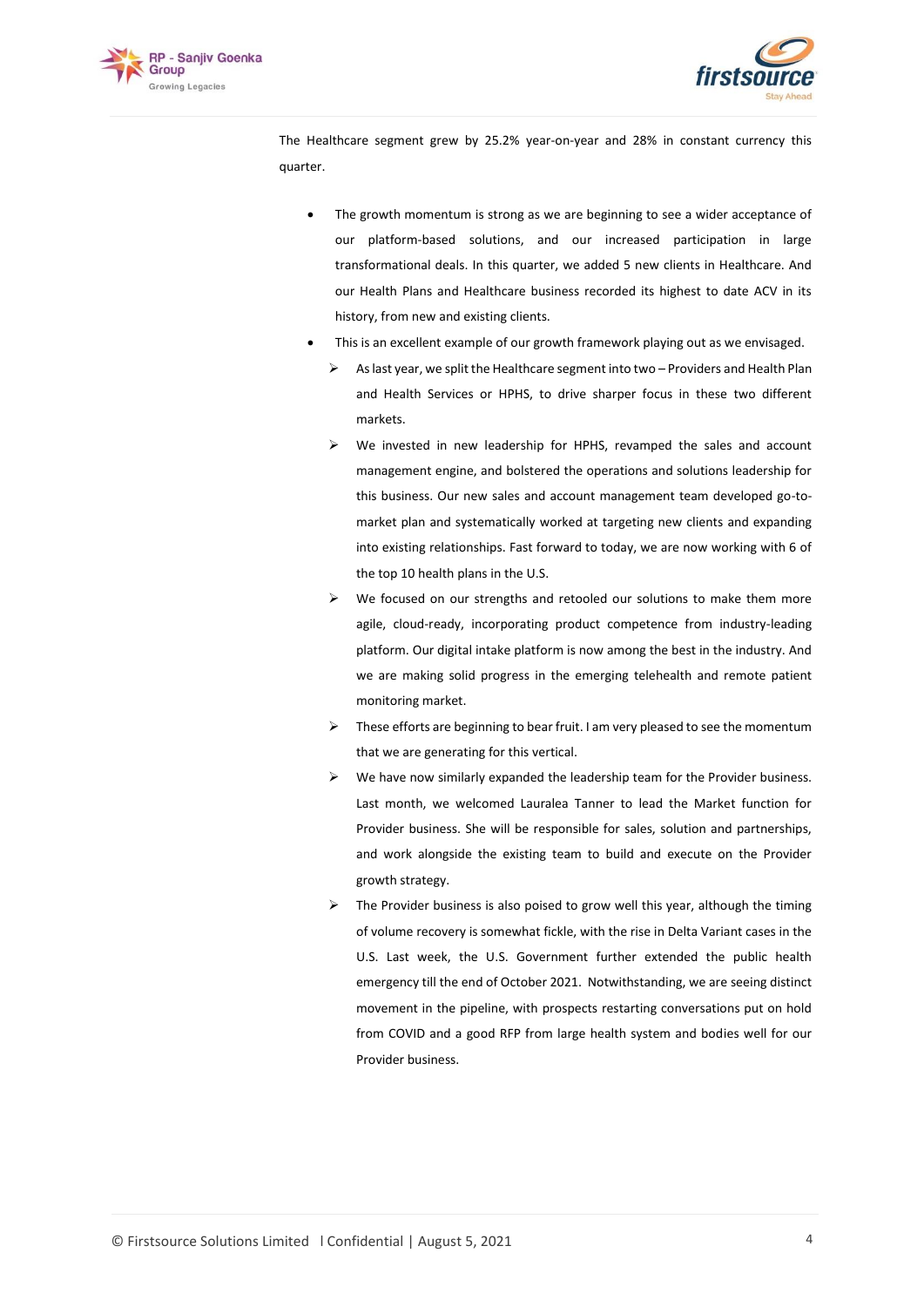



Our Communications, Media & Tech segment performed solidly. In Q1 2022, this segment grew by 70.1% year-on-year and 56.8% in constant currency, although coming off a low base in Q1 of FY 2021. While the second COVID wave in India had a transitionary impact, especially on this business, the impact has now subsided. Our key client relationships are in good health and we continue to execute well. Sales momentum is picking up, we added 2 new clients in this quarter and continue to strengthen our pipeline. For our go-to-market forays into newer segments of CMT, we are piloting new solutions, partnering with exciting product companies to help our clients' transition to digital. For instance, we are in the process of architecting the operating model for a digital new start-up that truly disrupts the news value chain. We believe this will be the template for more organizations to follow, both traditional and new age.

Shifting to another topic.

In the last quarter, we updated you on a 2018 Strategic Partnership Agreement with our largest customer group in mortgages. To refresh everyone's memory, under this agreement, based on the revenue realized by Firstsource, they could accrue options of up to 15% in our mortgage business entity.

• This relationship has served us very well, and after a strong FY 2021 the customer group had requested an early partial monetization of their options in the mortgage business.

We have now successfully completed negotiations with this customer group, and we are pleased with where we have landed. The customer group has agreed to extend the engagement beyond FY 2022 and continue our preferred partner status. We have bought back their options in our mortgage business for a guaranteed consideration of \$23 million on a deferred payment basis, and a contingent consideration of \$11.25 million linked to future revenues.

During FY 2022, the cash flow impact will be \$12 million, which we paid now. The remaining amount will be paid as \$3.5 million in FY 2023, up to \$12 million in FY 2024, and up to \$6.75 million in FY 2025. The buyback of this stake will be accounted in shareholders' equity in Q2 FY 2022, net off the option cost already considered. So, in effect, this will have no further impact on our P&L going forward. Again, we are pleased with this win-win agreement with a key client and a clearly defined outcome for our financials.

Finally, coming to the FY 2022 outlook. We are pleased with our Q1 results and confident in our full year outlook. As such, we are maintaining a revenue growth guidance of 15% to 18% in constant currency, and the operating margin range of 11.8% to 12.3%.

With this, I now pass it to Dinesh to cover the financial details.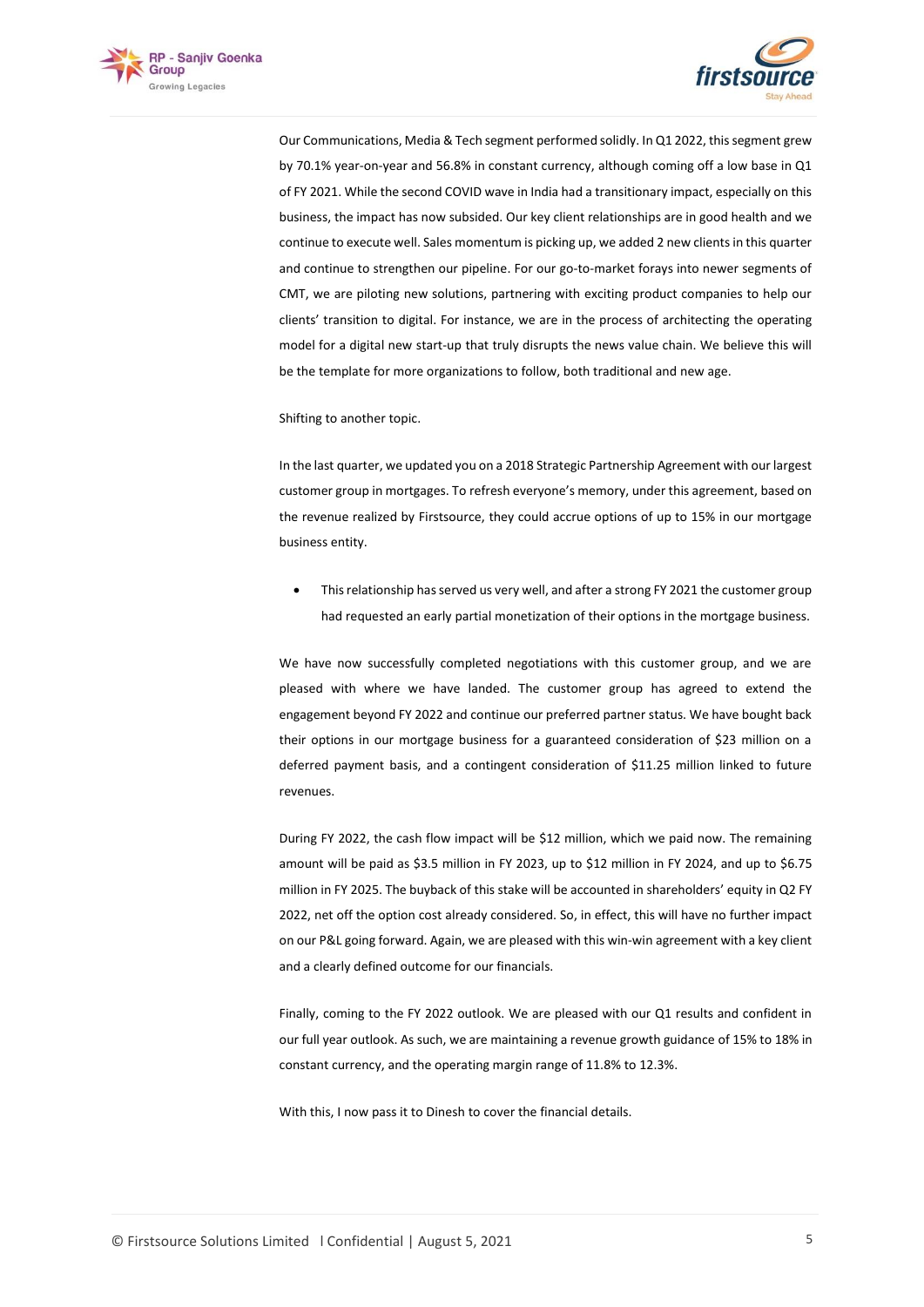



### **Dinesh Jain:** Thank you, Vipul. Here is a quick summary of Q1 FY 2022 Financial Performance:

Revenue for the quarter came in at Rs. 14,848 million or \$201.3 million. This implies a year-onyear growth of 39.8% in rupee terms, and 38.5% growth in constant currency. On a margin front, operating margin or EBIT came in at Rs. 1,800 million or 12.1% of revenue for the quarter, which is 53.9% growth year-on-year and implies a margin expansion of 111 bps.

Profit after tax came in at Rs. 1,345 million or 9.1% of revenue for Q1 FY 2022. This is a 51.7% growth year-on-year with the margin expansion of healthy 71 bps.

In Q1 FY 2022, we generated Rs. 244 million cash from operations and our FCF was Rs. 141 million, after adjusting for CAPEX of Rs. 123 million. Our closing cash balance as of June 30th was approximately Rs. 2,159 million.

Our DSO came in at 56 days in Q1 FY2022 versus 52 days in Q4 FY2021. In this quarter, we saw an increase in our working capital requirement due to the annual bonus pay-outs, adjustment of the advance from customer and increase in some of the DSOs. We expect this to normalize in future.

Net debt as of June 30<sup>th</sup>, 2021 stands at Rs. 4,044 million or \$54.8 million versus Rs. 5,531 million or \$73.2 million as of June 30<sup>th</sup>, 2020.

We added 4 new centres globally, increasing our right-of-use asset and lease liability which is in the balance sheet due to the new centre got capitalized, resulting into also the higher depreciation and interest cost. The interest cost increase which you guys are looking is mainly on account of this, not on the working capital increases anywhere.

Tax rate for the Q1 was around 19%. For FY 2022 we expect it to be within the range of 17% to 19% for the year.

On our FOREX hedging, we have coverage of GBP 55.3 million for the next two years, with the rate ranging from Rs. 107 to Rs. 116 per pound. While the dollar coverage is at \$103 million, with an average rate of around Rs. 76 to Rs. 80 per dollar.

With this, we can open the call for questions.

**Moderator:** Thank you very much. Ladies and gentlemen, we will now begin the question and answer session. The first question is from the line of Sonaal Kohli from Bowhead. Please go ahead.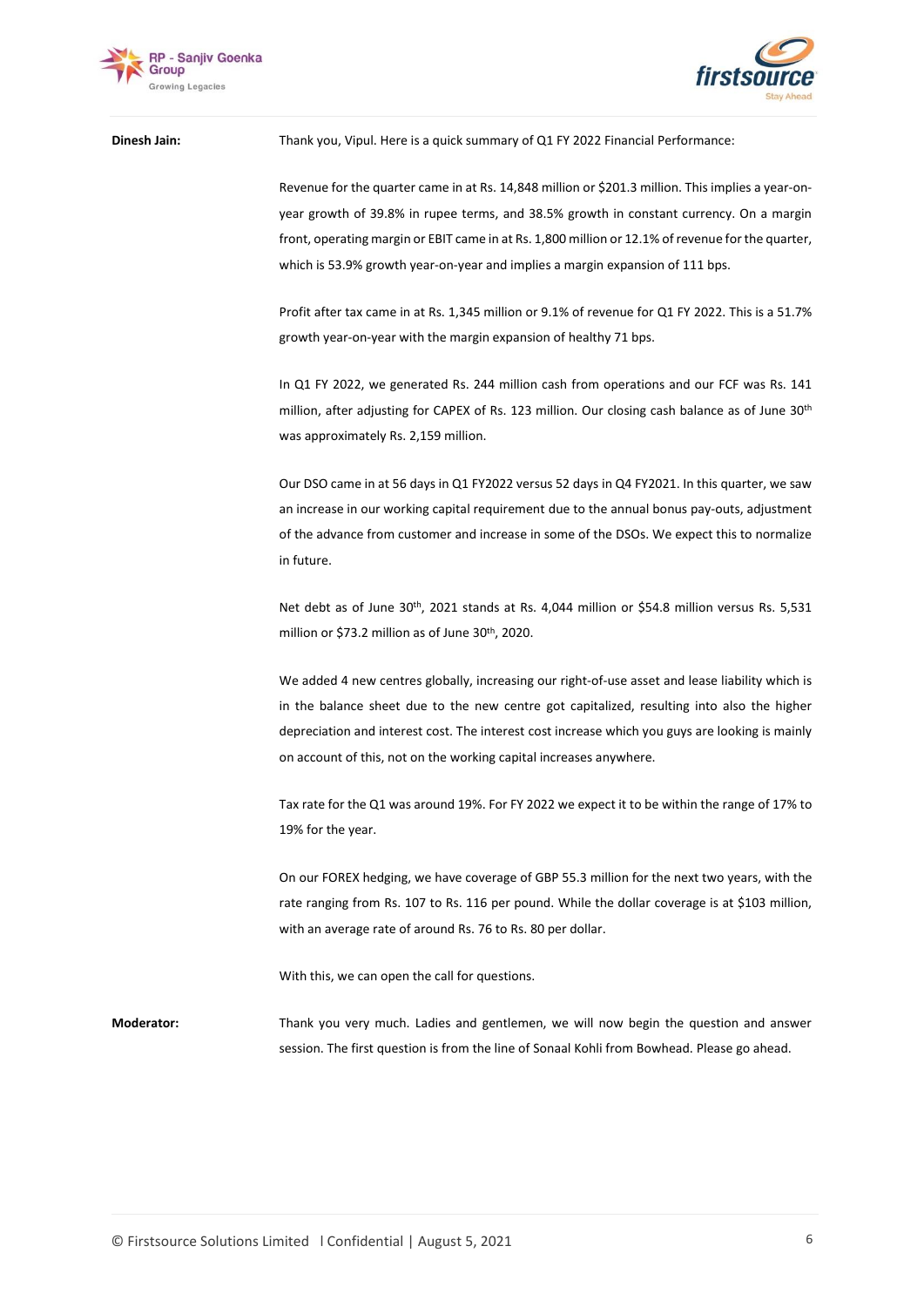



**Sonaal Kohli:** Firstly, I wanted to understand how was the moment of your mortgage business in Q1 as compared to Q4? Secondly, going forward, do you expect a trajectory to fall further considering if the interest rates remain here? When you came with your guidance, in the last quarter the interest rates were materially higher than what they are today, so do you expect, assuming the interest rates are constant, is it a fair assumption that there could be an upside to your estimates if interest rates remain here?

**Vipul Khanna:** Thank you for your question. So, look, Q4 last year of Q4 FY 2021 was a very strong and big quarter for the mortgage business, right. As we laid out our guidance and as we started the year, we had model that there will be a fair amount of moderation in the growth rate compared to what we saw last year in the mortgage business, especially for the refi volumes. So, the purchase volumes remain strong, that market is growing, the last estimate was that the purchase finance market is growing at about or expected to grow this calendar year by about 16%. The refi market, we had forecasted, and as forecasted they started to taper down. To your question, yes, the interest rate, end of last year the 10-year treasury were 0.9%. At some stage, we saw the forecast that they will go up to about 2% by the end of the year. But after peaking at about 1.75% early in the year, they have kind of come back down to 1.27%. So, it's kind of a little bit dynamic. Our clients are also watching how the volumes play out. At this stage, we expect that we have seen some amount of calibration in June, we will see the full year impact of that in Q2. But given sort of where we are, given the strength of the servicing business and sort of the broad relationships we have, we had guided to at least a low doubledigit growth in the mortgage business. And we think we will kind of hit that. Beyond that, it's kind of a little bit variable, we will have more updates for you as sort of the month progresses, and we see sort of more settling down on the market.

**Sonaal Kohli:** But not from your guidance perspective, because obviously this is a dynamic situation, but assuming interest rates remain here, hypothetical question, give a hypothetical answer, is it fair to assume that there could be an upside in the volumes and there will be much more people willing to refinance then at 1.7%, wouldn't that be obvious?

**Vipul Khanna:** Directionally it's reasonable that if interest rates come back down again, I don't know if you notice, there is another variable we have seen, two weeks ago the Federal Housing Financial Agency, which oversees Freddie Mac and Fannie Mae, they had imposed a 0.5% adverse market fee at the start of the pandemic, almost like a risk premium for the market uncertainty. Now, beginning sort of July or somewhere in July, they ended that 0.5% fee, saying that the market conditions have stabilized. And that in effect means that there is a little bit of a reduction in the cost of refinance now. So, that and that plus sort of recent coming down on the interest rate markets directionally, it should mean that either we don't see as much a fall or we start to see some of the solidification of the market, as the quarters go by. So, directionally that there should be upside if these two factors play out favourably.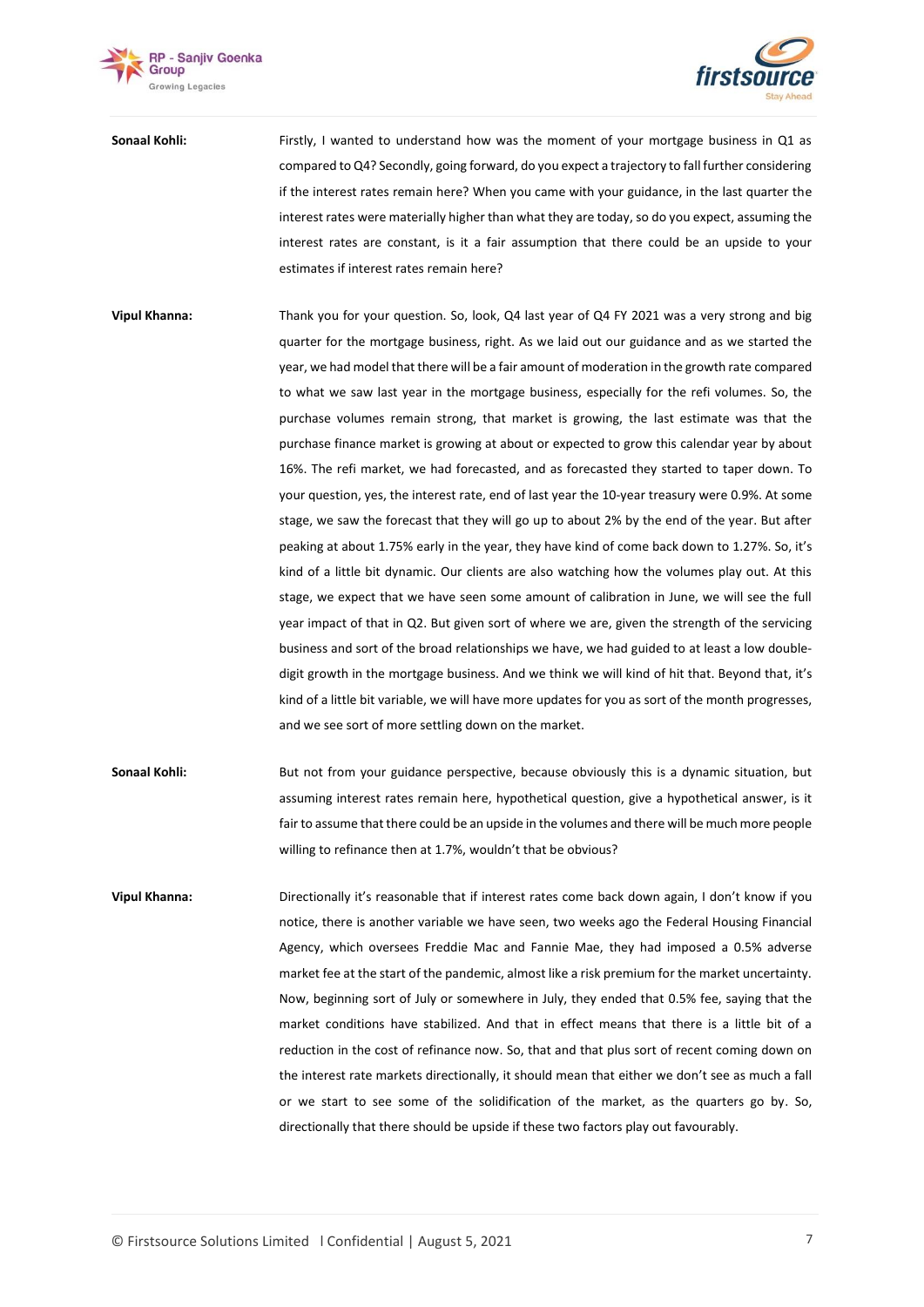



**Sonaal Kohli:** Secondly, my second question related to the Healthcare business. Would it be fair to assume that you will achieve your full normalization in the June or the September quarter? Or you had achieved that already in the March quarter as far as your Healthcare business was concerned? Or considering the lead-lag relationship between when the patients get admitted versus when you bill your clients, there would be some gap. Which is that quarter where you would assume that I am not talking about communal benefits, but from overall market perspective your revenues would stop having a positive impact of the Healthcare, so they will achieve your new level of normalcy, would you assume would that be December, September or which quarter would that be?

**Vipul Khanna:** Sonaal, your question is normalization from a standpoint of volumes for our hospital clients starting to come back to normal, to almost pre pandemic levels, that's the answer you are looking for?

**Sonaal Kohli:** Yes.

**Vipul Khanna:** Okay. So, look, I think the market are coming back, although sometimes it becomes fickle in certain geographies, depending on sort of how Delta Variant is playing out. But you are right, in the sense there is a cycle time to patients coming to hospitals, and the whole cycle of billing, finding coverage, etc, etc, we filing cases, getting approval and stuff like that. So, there is a lag cycle of that. I don't think I can say at this time that we will peak or we will normalize by September or something, because the volumes are still building up. And the extra variable of this public health emergency means that some of the states kind of delay the approval cases, because they are operating under the public health emergency sort of regime of sorts. So, there is an extra nuance of sort of how different states play out in terms of approval cycles.

> But keep in mind, all this that you and I have been talking about is relating to our Provider business and for the eligibility part of that business. There is a whole receivables management part of the business within Provider, and then the whole Healthcare HPHS business, which has somewhat impact from claim volumes, depending on hospital visits and how many claims come to our clients. But all the effort that we put in last year is about new clients and new types of work, which are somewhat unrelated to sort of the macro conditions of the market. These are new wins fair share, and we expect that we will continue to grow up strongly as the year goes by.

## **Sonaal Kohli:** Sir, what I was trying to ask you was, the normalization of revenues, is it fair to assume that the normalization of revenues would lead to much higher revenues in Healthcare than what we reported in the June quarter? That is what I was trying to assess, whenever that normalization happens.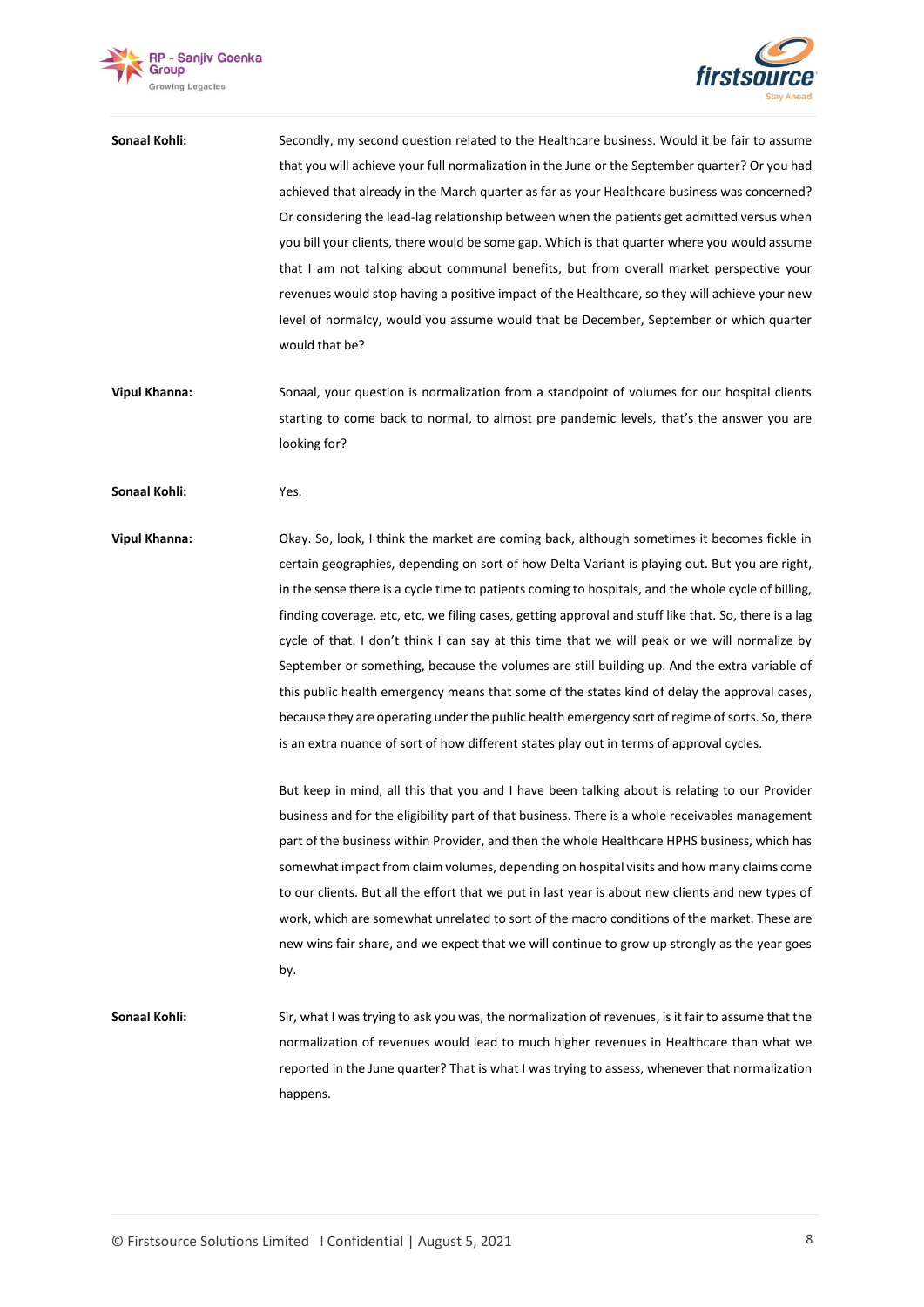



| <b>Vipul Khanna:</b> | Sure. And again, I was trying to break it for you that I hope you appreciate the fact that it's    |
|----------------------|----------------------------------------------------------------------------------------------------|
|                      | broken into two parts, HPHS does not have a correlation to a normalization as much, so that's      |
|                      | the first part, normalization of volumes or footfalls into the hospitals. As far as Provider is    |
|                      | concerned, I think if the current trends of opening continue, and there isn't a significant impact |
|                      | from the Delta Variant, we expect better traction sort of starting to come through or we           |
|                      | starting to hit to where we would like to, based on existing client portfolio by the December      |
|                      | quarter.                                                                                           |

**Moderator:** Thank you. The next question is from the line of Mohit Jain from Anand Rathi. Please go ahead.

- **Mohit Jain:** So, two questions, first is on the Healthcare side, it is a follow-up to the previous one that you were explaining. In terms of growth outlook for FY 2022, now that you have some clarity emerging on public health emergency as well, what kind of growth rates are you expecting there in Payer and Provider? That is one. And the second follow-up to that is, as mortgage tapers off and Healthcare picks up sometime in FY 2022 second half, what impact would it have on margins? Like would Healthcare come at a relatively better margin or would it come at a lower margin in the mortgage business? Thank you.
- **Vipul Khanna:** Mohit, great question. Healthcare growth rate, as I kind of detailed out the HPHS story, they had a great quarter in terms of annual ACV sales for Q1. And as we start to execute, we will see a good set of revenue bump up from those wins, as well as what we have in our run rate. And our pipeline is strong there as well, so expect strong growth rates from HPHS. Provider business is somewhat dependent on macro factors, but we still believe it will be a strong year. We are executing well on the patient matters integration, and we are starting to see the benefit of cross sell and the combined offerings coming together to play, either in terms of increased geography coverage or scope coverage for our clients. So, between the two combined, we expect Healthcare will be a strong growth rate from this point onwards. Margin is kind of an interesting question. And obviously, we are calibrating sort of different economic cycles which impact the businesses differently. And that's all advantage of having a portfolio business. The blended margins should be in line with the company average across those businesses. There is a cycle time to our HPHS business implementation, but at the same time, we have very healthy margins in our Provider business, so it kind of balances that out relative to what we could see some calibration in the mortgage business, and hence its margins.

**Moderator:** Thank you. The next question is from the line of Dipesh Mehta from Emkay Global. Please go ahead.

**Dipesh Mehta:** I have a couple of questions. First about the top client, can you help us understand how you see top client is doing? I think this quarter we have some impact because of second wave of COVID. But going forward, for the year how you expect it to play out? Do you expect Q4 kind of run rate to continue or you expect some moderation?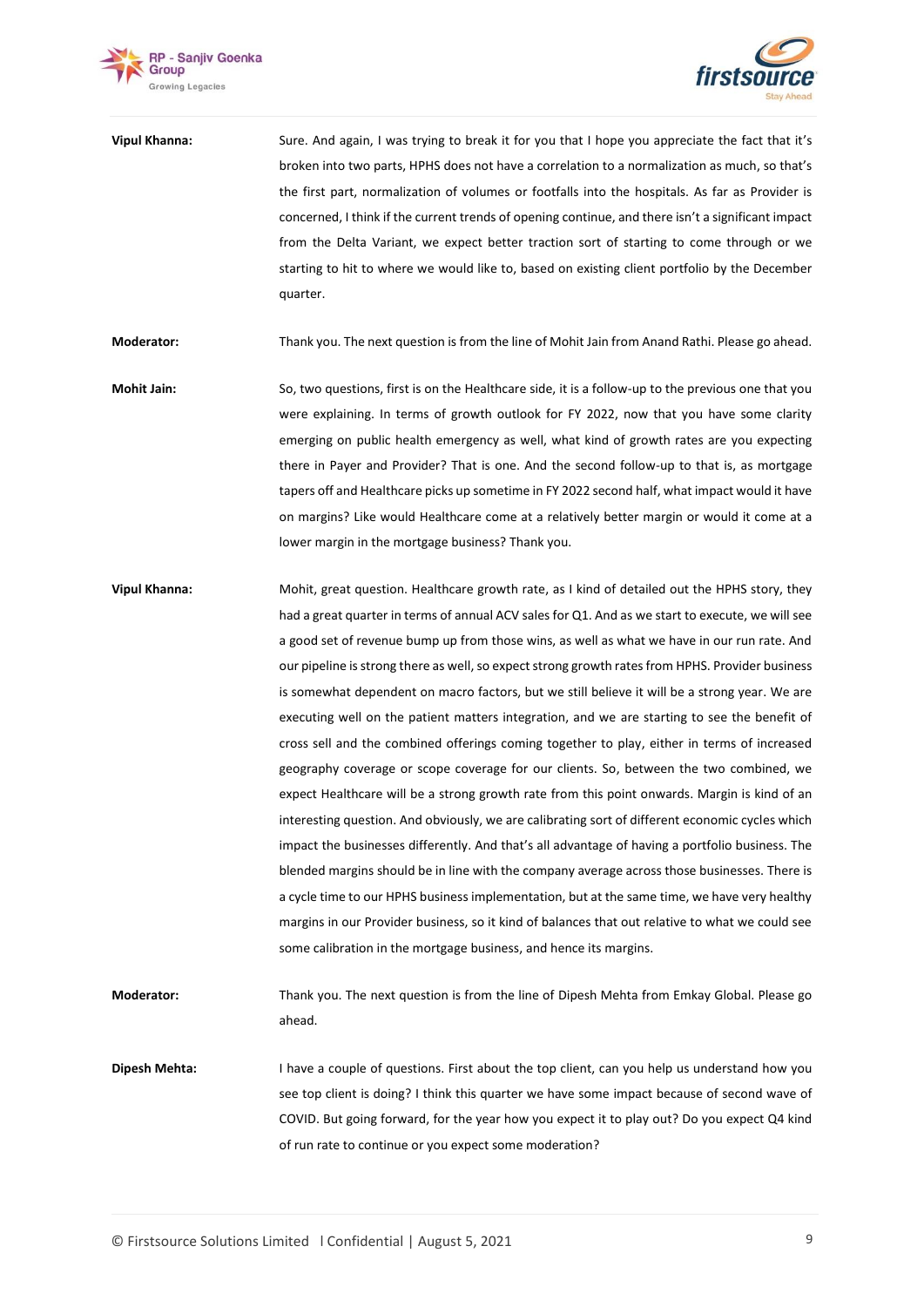



Second question is about Healthcare, can you give some breakup about Payer, Provider, how they fared this quarter? Third thing is about our mortgage business and Sourcepoint related agreement which we have signed with the client? I missed out the cash outflow number which you shared; can you share that number? And Dinesh, if you can help us understand how P&L will be impacted, it is only interest costs related thing because of cash outgo, or any other changes you expect on P&L and balance sheet? Thanks.

**Vipul Khanna:** So, I will answer, and if I miss parts of it, please remind me. So, for the top client, Q4 was a very strong quarter. And as Q1, we have seen some supply side constraints, especially in India, given what we saw in April and May, so there was some compression from a supply capacity. But also, there was a little bit of softness in demand from the client, because they had a big run up, a lot of campaigns and stuff like that, which they ran in the March quarter, and kind of there was a little bit of a breather in the June quarter. As we go forward, I think purely from a relationship standpoint, very healthy, we continue to see small opportunities for growth, strength, and change, etc, in different campaigns. So, all that's going fine. My sense is that as the summer is kind of bearing out in Europe and people are outdoors, etc, etc, we will see a little bit of continued demand softness in Q2. But traditionally the December quarter is strong there because of the holiday season and stuff like that, and we expect to play a big part in their continued plans for that. So, to that extent, I think it will be a strong year on a full year basis. Barring some of these early challenges we saw in Q1, I expect this to be a strong year for rest of the year for the top client.

> Let me take the mortgage question quickly. So, your question is what cash outflow is expected and you want me to repeat the numbers, yes?

**Dipesh Mehta:** That's right.

**Vipul Khanna:** Okay. So, FY 2022, the current financial year, the cash flow impact is \$12 million, which we recently paid. In FY 2023, it will be \$3.5 million; in FY 2024, it will be up to \$12 million, because remember, it's linked to revenue, so it may be up to \$12 million in FY 2024; and up to \$6.75 million in FY 2025. The P&L impact, whatever had to be done is now done, we expect no more further P&L impact, because we bought back the options, and this will be now accounted in the shareholders equity in the balance sheet from this point onwards. Dinesh, anything to add on P&L impact.

- **Dinesh Jain:** No, I think the question was the interest cost, I think he is right, because whatever the amount which we need to pay, that will come with some interest costs. So, again, I think we have a current working capital lines and interest cost is not going to be material because, again, the payments are in next three year and we will have sufficient cash to generate to pay off these liabilities. So, I don't think there will be big interest cost on it.
- **Dipesh Mehta:** And Payer and Provider, if you can give break up.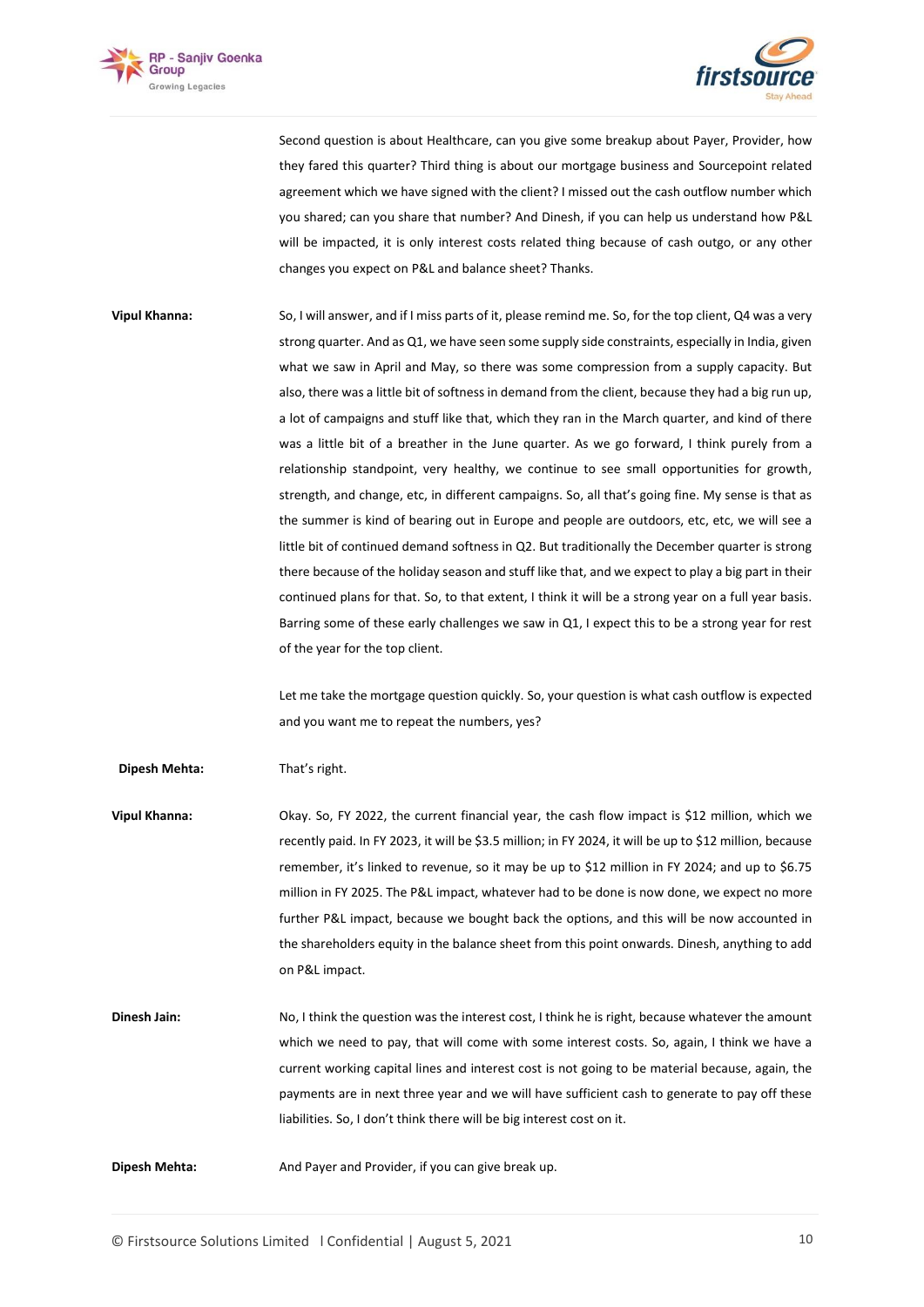



**Vipul Khanna:** Okay. So, this quarter HPHS had a strong growth. And at this point in time, the breakup between our two Healthcare businesses for this quarter is closer to like 44:56, 44 HPHS and 56 Provider.

**Moderator:** Thank you. The next question is from the line of Manik Taneja from JM Financial. Please go ahead.

- **Manik Taneja:** Vipul, I had a couple of questions. Number one thing is that, while the onsite-offshore mix is not such a big metric for you as much as it is for IT services, but is there increase in onsite mix this quarter linked to the Healthcare ramp up? That's question number one. And the second question once again relates to the Healthcare vertical, we have been seeing renewed focus from one of your tier 1 IT services players on their healthcare business. Do you see that as some sort of a challenge for you in the BPM case?
- **Vipul Khanna:** Okay. So, on the first question, I think your interpretation is right, the slight movement we have seen for onshore this quarter is primarily driven by the growth of our Healthcare business. Last few quarters we have seen strong mortgage growth, which had a pretty solid offshore component, so that was kind of taken, now it's kind of come back a little bit this way. The second question you said is, you said tier one IT companies focused on Healthcare and is that a challenge for us?

**Manik Taneja:** Yes. Given their platform case and the renewed focus on the Healthcare business.

**Vipul Khanna:** Sure. So, first look a generic comment, the Healthcare, especially the Payer segment or HPHS is one of the older verticals or the deeply penetrated vertical for the Indian IT and BPO segment, all of the key players have forays and decent portfolios into this. The second comment is that as the Healthcare segment comes to sort of the challenges it is facing and its strategic direction for its operating models, digital and platform is becoming increasingly one of the substantive conversational topics between us and our clients and across the industry, right. The clients have appetite, there are models emerging, there are reasonable players with software, and there are reasonable players who are integrating it. So, it's good to have good competition, it kind of opens up the clients to possibilities and it kind of makes adoption easier. So, we welcome more and more competition on platform-based services in HPHS.

> We are competing with sort of absolute Tier 1 players and we are holding our own. We have some platforms; in other cases, we will partner. And in some cases, we will partner with best of breed as well. But the good thing is that the market is realizing the possibilities of buying platform-based service, let's say, compared to two years ago. So, that's very encouraging. And then obviously, we will have to fight out fairly in the market and win on merit. But thus far, the results we have seen, given, as I mentioned, sort of the historically high win rate, or one of the highest quarters of wins that we have in Q1, I am confident that we will have our fair share of wins in the market.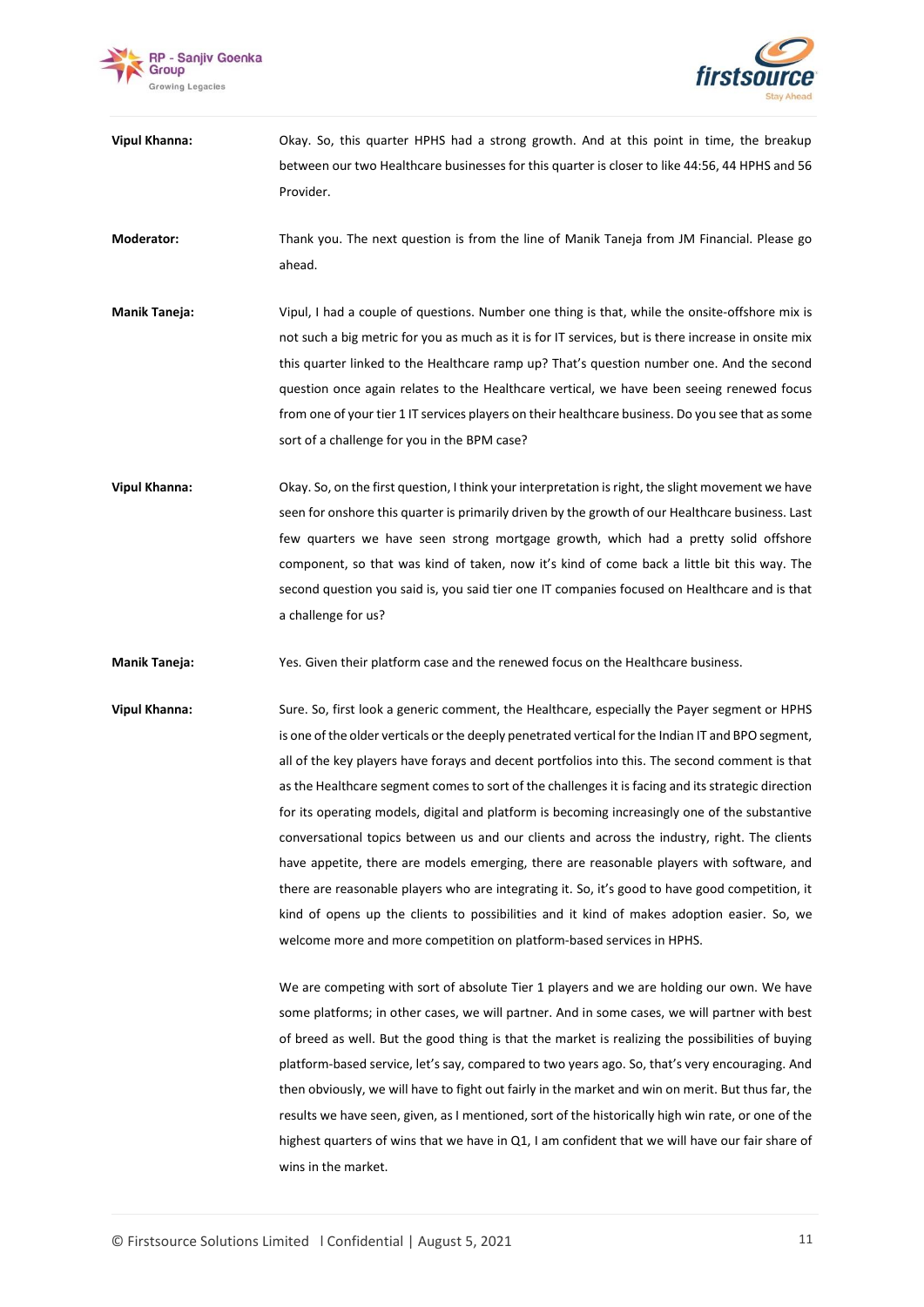



**Manik Taneja:** If I can ask one more, just wanted to get your thoughts around the potential for increase offshoring with some of your U.K. BFS customers, given the labour conditions due to Brexit in U.K.?

**Vipul Khanna:** So, I am not necessarily hearing a more Brexit related labour issue. I think it's more the tactical operating models given the pandemic. And two, given either pandemic or this pandemic accelerating the digital to say, what's the right operating model with digital and then where else should the human supplement part of the service be. So, with that background, I think the conversations about using more offshore, whether it's Europe or Philippines or India, I think that has increased earlier from what we were seeing earlier. And clearly, as the banksfind their new equilibrium post pandemic, and everybody has pressure from the fin-techs as well, we are seeing greater appetite for transformational solutions, more appetite for takeovers of captives and op centres, as well as moving to offshore. So, directionally, I think there is appetite. But as the market opens up, we are seeing good RFP flow and substantive conversations. I expect some of those will play out in the next two quarters. And kind of we feel where we land on that.

**Moderator:** Thank you. The next question is from the line of Sonaal Kohli from Bowhead. Please go ahead.

**Sonaal Kohli:** I have three queries. Firstly, on the margins side, based on your guidance, broadly the EBIT margin target for this year is 12%. What are your long-term margin aspirations and where do you see the numbers start going materially, is it like very back dated, let's say only five years from now you start seeing margin improvement? Or do you think the phase of investment would largely be over this year? And from next year, you could see 50, 75 basis points, or whatever the number is improvement, some idea on that side and how that trajectory would pan out over the next two, three to five years, would be very helpful, at least in terms of your aspirations?

> And secondly, as far as this year is concerned, as far as absolute revenues are concerned, assuming there are more organic revenues, over the second half absolute revenues be bigger for you, or first half revenues be bigger for you, based on whatever you understand today? Lastly, what are your acquisition plans this year, are we expecting couple of acquisitions over next couple of quarters? I think Mr. Goenka was on TV and he mentioned about this. So, these are my questions, if something is not clear please let me know and I will reclarify the questions. Thank you.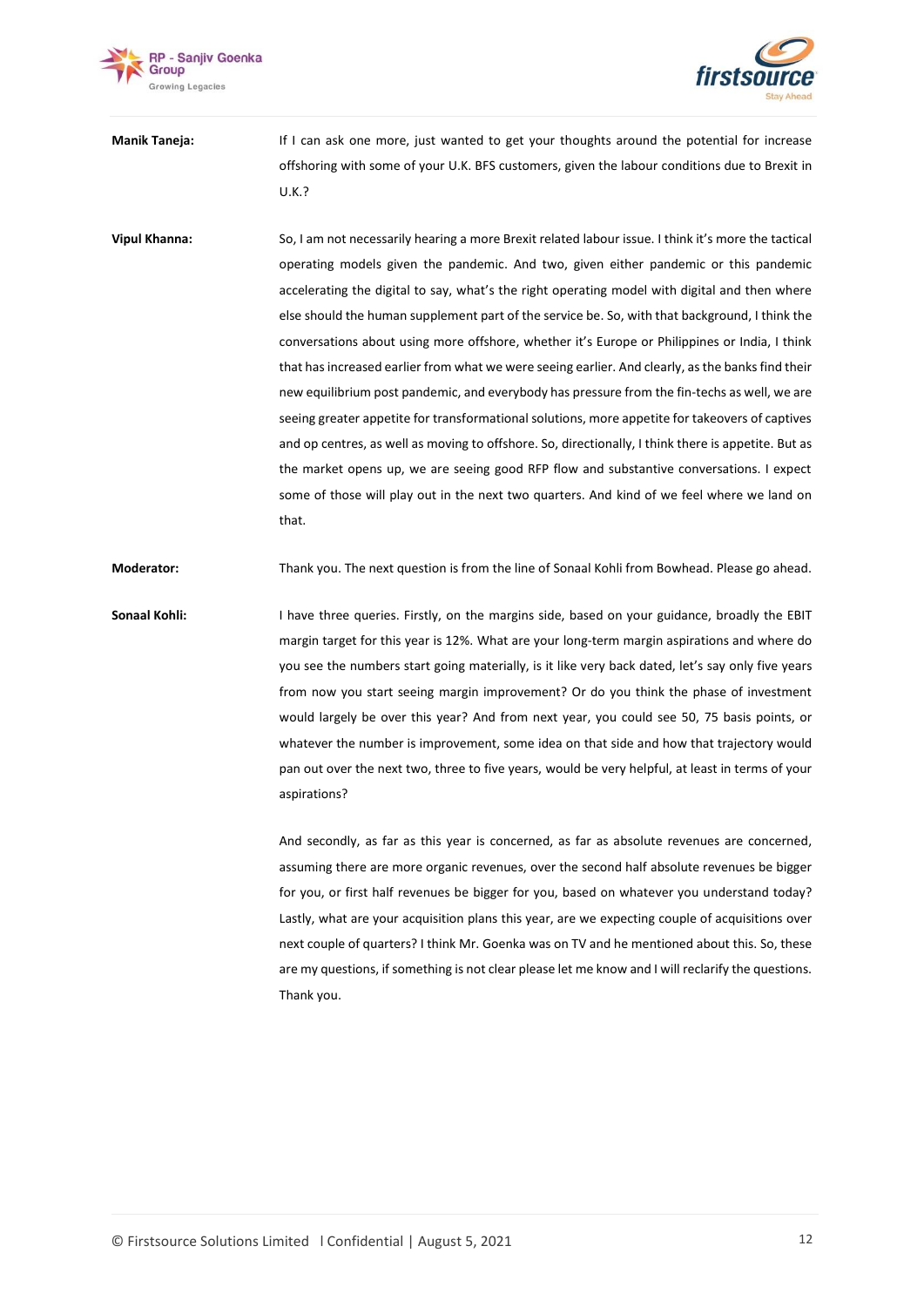



**Vipul Khanna:** No, I think I got it. If I don't answer it, let me know. Sonaal, on the margin, we have guided for 11.8% to 12.3%, which in itself is about a 50-basis point improvement from what we got broadly last year. And as I said from a long-term aspiration standpoint, the way I see it, the way we have kind of building our business and the business model is that, we expect through operational excellence, through operating leverage to gain small, again, I am talking very broad aspirationally; 40, 50 basis points of movement year-on-year in the margins. We will get slightly more than that through our operational excellence and operating leverage. But at the same time, we will continue to invest, there's lots we can do in the market, we see a lot of runways across our business and as well as new offerings, digital etc. So, right now, we have a reasonable load of SGA investment across the business. You have kind of kept pace with sort of a lot of market and sales leadership we added early on. And now we are coming to sort of the second and third layer of investments.

> What I mean by that is, now we are bulking up our delivery engines, bringing new exciting talent in different parts of our business. For this quarter for instance, we welcomed a very senior person as head of our training and skill development, we brought in a Global Head of Recruiting to kind of bring more sort of depth to our recruiting strategies and using technologies. At the same time, for instance, we have also welcomed two deep tenure experts, one in mortgage and one in media practice to be the practice heads, working with both sales and delivery teams to be deep domain guys with practice heads. So, that level of investment we continue to keep on doing. Obviously, my leadership level, we have kind of more or less done with sort of what we want at this stage, now it's about expanding that, to between gaining from operational excellence, and continuing to keep the SGA investment and every now and then a strategic deal investment, my long-term aspiration is to continue to grow our margins by about 40 to 50 basis points annually. And you can do the math, and we should be targeting to kind of get to closer to sort of the mid-teens level in the timeframe that you asked about.

> The second question about absolute revenue for H2. So, look, I think the way we had modelled it for the 15% to 18% growth for this year, clearly, we had moderation in mortgage and to make up through higher growth in Healthcare to deliver the 15% to 18%. At our current run rate, if we just keep it without kind of a material movement, we end up at the lower end of our forecast. And if we kind of see uptick in the businesses that we are kind of currently pursuing, that should take us sort of to the upper end of the forecast. So, I think that's kind of how we see the model at this stage, between the 15% to 18% with the variables and in between determining where we land.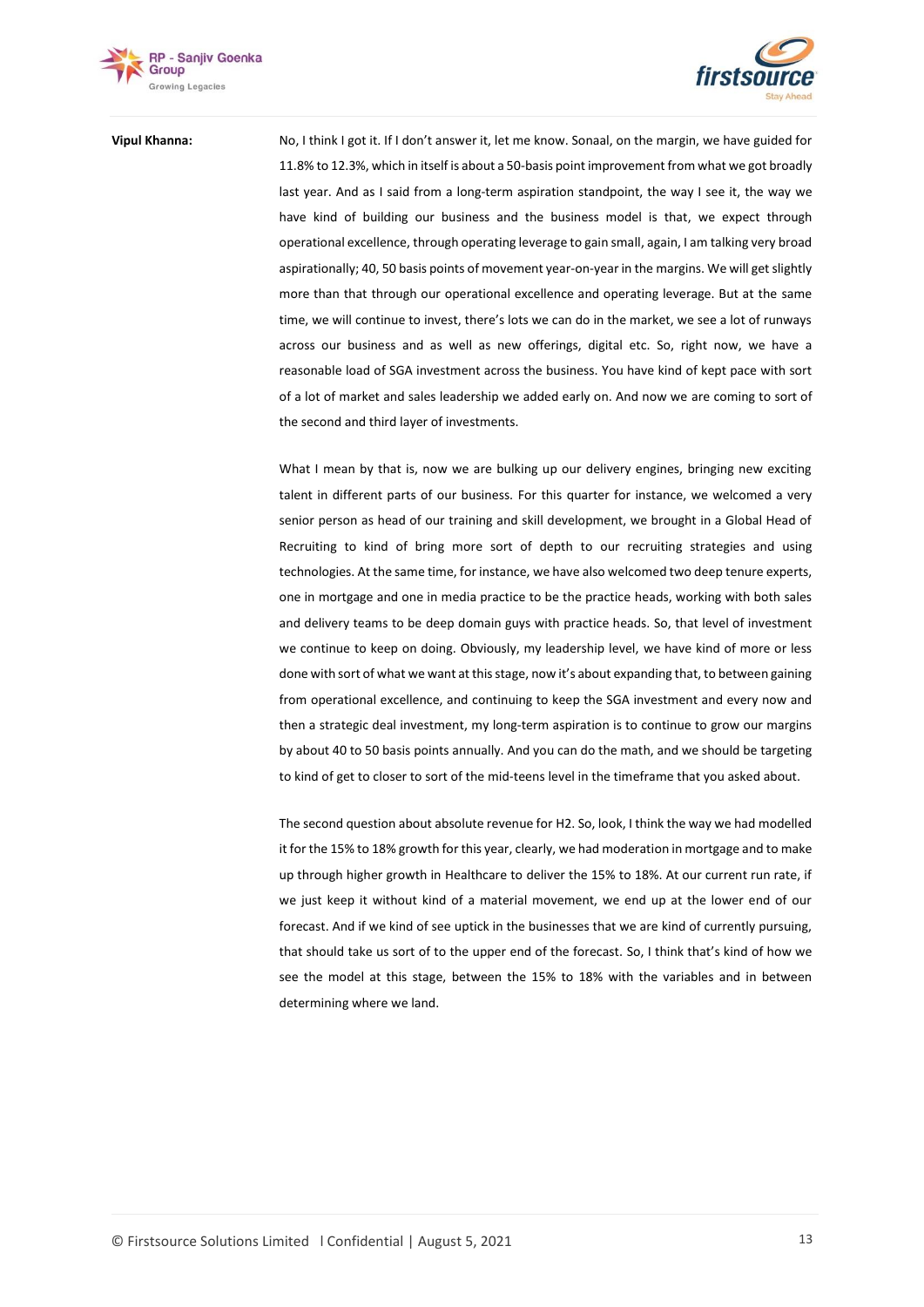



And the last question on inorganic, as I said, right, we have defined our growth areas clearly, we have built up a pretty reasonable Corporate Development capability, which Ankur leads. We have built up our network or strengthened our network, and we are starting to see a lot of inbound interest. Obviously, we want to be disciplined, we want to be selective. And we know the areas where we want to go for. So, that's the continual sort of journey now, as a channel to watch for. And as soon as things develop, I will obviously come back and update all of you.

**Sonaal Kohli:** Sir, one more question on your revenue growth trajectory from a longer-term perspective. So, while you have taken several initiatives, we also did benefit from tailwind in the mortgage business, though we had negative impact on our Healthcare business. And this year, we will see normalcy in Healthcare. But beyond 2022, I am talking from a two, three perspective beyond 2022, so let's say 2020 to 2025 or 2024 trajectory, what is the aspiration in terms of growth rate? And I understand the sales cycle in this business are long, so is it fair to assume that at least from a next year perspective some of the great work you guys are doing, and in terms of hiring people and making investments, we should see acceleration and benefits of that? Or am I wrong in my expectation? So, firstly, from a 2020 to 2024 or 2025 what is the revenue growth from all these investments.

> And secondly, is my understanding correct, there is a lag between the efforts you put in as far as business is concerned, then that hasn't shown up. Some benefits have obviously accrued, but the larger benefits still have to accrue. So, some perspective on that would really help us understand your long-term growth plans with all these investments?

**Vipul Khanna:** So, I think, first of all, just the way I look at it, in the services business, with continuously changing client preferences and business models, a level of investment, I think, is healthy to keep up rather than a bumpy sort of way to look at it. But I think I just want to make sure you appreciated that, while I get your point about directionally the operating leverage from some of the heavier investments starting to come through. From the longer term, as I have said in the past, our aspiration is to deliver top quartile growth in the industry, which if you follow the current growth rates in the industry at this stage, that should be closer to sort of low to sort of mid double-digit growth. That's our aspiration to deliver that consistently. Mortgage tailwinds helped last year, but we took the opportunity to build a lot of foundational work and we are starting to see that pay off in Healthcare now, we are starting to see that pay off in even collections and the U.K. banking business. And you will see that even in mortgage, the investments in digital products and servicing, we will see sort of that continuing, regardless of where the interest cycles kind of go up and down. But we have a core foundation on which we can continue to expand our business.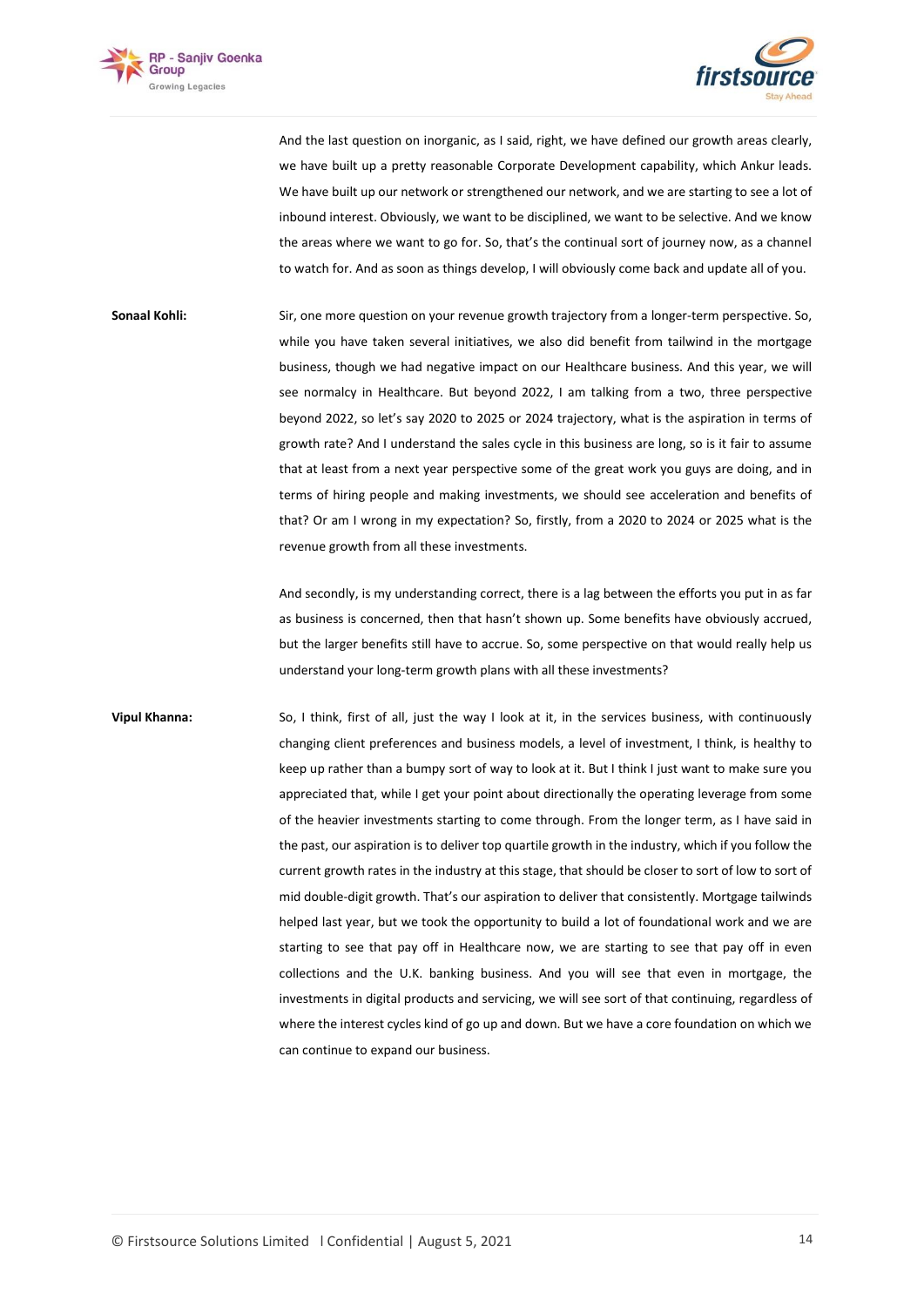



And within this, I see a lot of headroom for growth in adjacent areas of growth. We are still, I think early in the cycle for these industries, especially Healthcare. There's a lot we can do in Healthcare. And then CMT, as I said in the past, we have a good portfolio in the U.K., we are in the early phase of building our go-to-market for CMT in North America, very early days, very small revenues, but that's something which I expect that in next two years it will start to kind of deliver results. And in the meantime, we will continue to invest in newer areas, so that we have this rolling phase of growth coming in, while existing portfolios and accounts go up. That's how I kind of look at the business to be able to deliver consistent top quartile growth.

**Moderator:** Thank you. We will take the next take the question from the line of Dipesh Mehta from Emkay Global. Please go ahead.

**Dipesh Mehta:** Two questions, just from broader medium-term perspective. Can you help us with your thoughts on some progress made on new age tech companies, I think that is the focus area, how we are seeing that progressing? And if you can help us, how the size of deals and overall engagements is evolving in that space? Second question is on U.K. BFS, if you can provide some perspective, how you expect U.K. BFS to play out? And any large deal opportunities in that market which you are foreseeing and likely to get materialized in next few quarters? Thanks.

**Vipul Khanna:** Sure. So, Dipesh, progress on new tech, clearly every industry has its share of new tech players or the new tech divisions of existing large players. From our progress standpoint, they made strong progress on the fin-tech segment. Obviously, digital collections is a lead horse for the people who are in the lending business. But we are at the same time seeing decent traction on servicing and back office for the non-lending fin-tech. If you look at the payment side, the buy now pay later segment, BNPL, which is emerging as a fast-growing segment for payments sort of innovation, with small deferrals, we made steady progress there and now we are working with three of the top five BNPL players in that. That's as far as fin-tech is concerned.

> As far as health-tech is concerned, whether it's large plans kind of embracing remote patient monitoring and those newer models, or the providers kind of going there telehealth, we are playing in that, we are currently partnering with three platform providers and we are out there in the market piloting different solutions. And I expect that segment will grow, because we as consumers are shifting to remote health. And I think the business models as well as the operations models are emerging, and we are playing right with that. So, small deal but more consultative, more revolutionary deals that we are seeing on the health-tech side.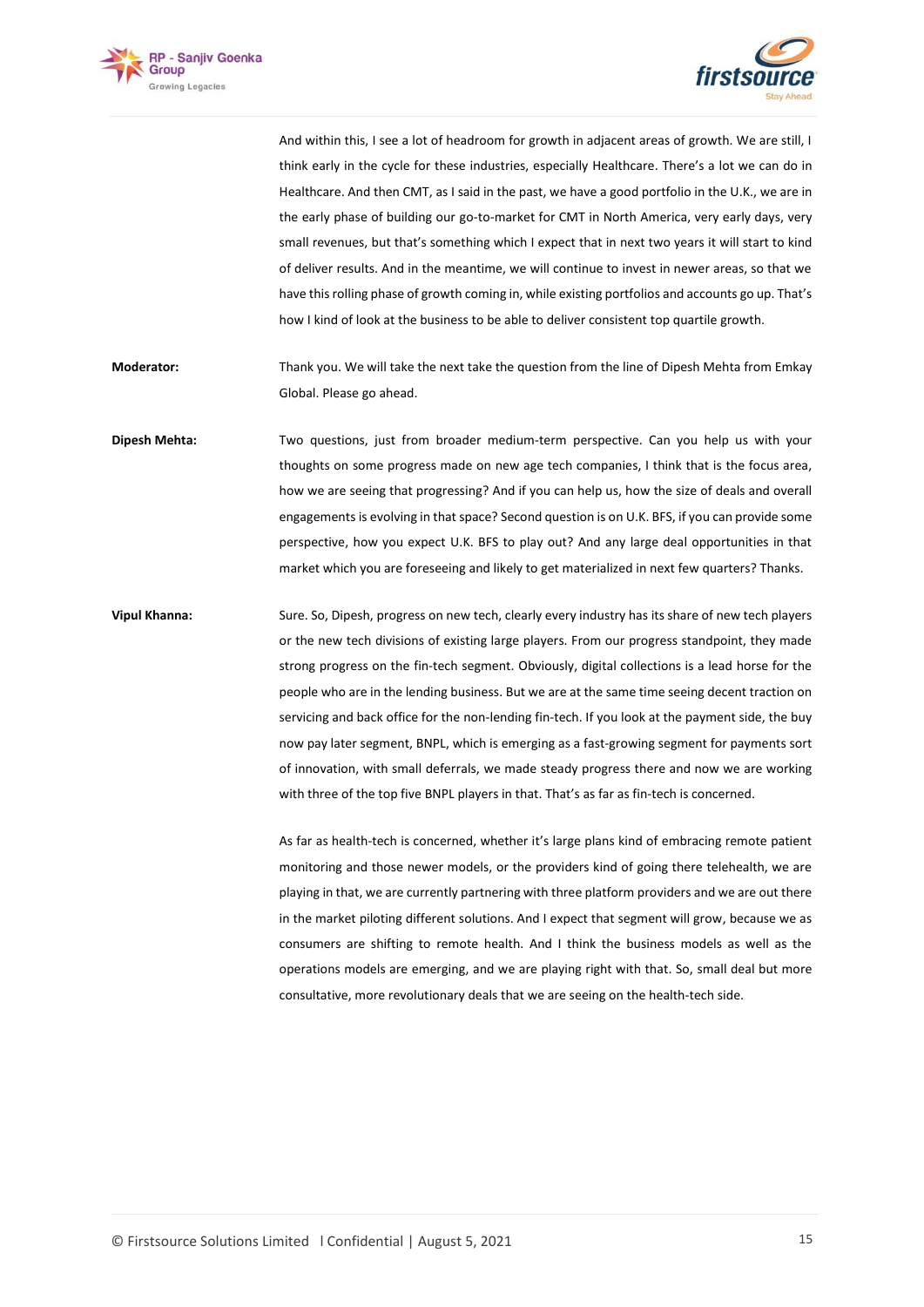



And then especially on media, as traditional media goes to digital media, whether it's publications or content, and we are starting to look at even things like education tech, because we are consuming education also sort of remotely. And of course, there is streaming, shifting from cable to streaming. On those segments, we have a strong play. Obviously, streaming has been a strength for us, given our large client relationship; building on that, as well as going into other traditional or new age media players kind of getting there. I shared the example of the new start-ups that we are talking about. So, again, as the playbook has been for most of the industry, starting with the players when they are young, because these guys grow fast, it's about evolving with them and growing with them. At this stage, the deals are small, but in fintech we are starting to see reasonably sized deals as they become sizable, not too far from some of the traditional deals that we have seen on the new tech.

U.K. BFS, steady, we have a strong portfolio of leading banks, we are part of their evolution. We have a reasonable sort of pipeline of large transformation deals. These are long cycle deals, we are playing strongly some with partnership with IT partners as well. And yes, as the two or three quarters go by, we will see how those you progress and come back and update you.

**Dipesh Mehta:** Just one follow-up on the first part, do we plan to have any scalable business in content moderation or digital catalogue and other things, Amazon and Swiggy of the world?

**Vipul Khanna:** So, content moderation, we are evaluating, we haven't done any meaningful sort of forays into that market yet. As far as e-commerce is concerned, that's the priority area for us. We have opened a large e-commerce relationship, small relationship, we have laid out a couple of pilot engagements, and we have kind of now scaled that up from a digital infrastructure for that. Rather than doing it through the traditional means we have added a lot of analytics and data to that offering and we are now showcasing that to the client and get sort of greater share of the wallet based on a new age solution to that. So, e-commerce in Europe or U.K., as well as North America is focus. And we are focused as much on the merchant servicing part of ecommerce, besides the traditional model of consumers, the demand side servicing or the consumer servicing part of it.

**Moderator:** Thank you. The next question is from the line of Sandeep Agarwal from Edelweiss. Please go ahead.

**Sandeep Agarwal:** So, Vipul, excellent set of number given the large base you have. I have two things to understand, there is a lot of confusion on the disruption and transformation which is happening on the digital front the traditional front. So, while you very nicely elaborated all the opportunities which we see in the mortgage market or other market, but do you believe or agree that once the rates stabilize that market can have some other business opportunities, rather than the ones which you are seeing right now? That is number one.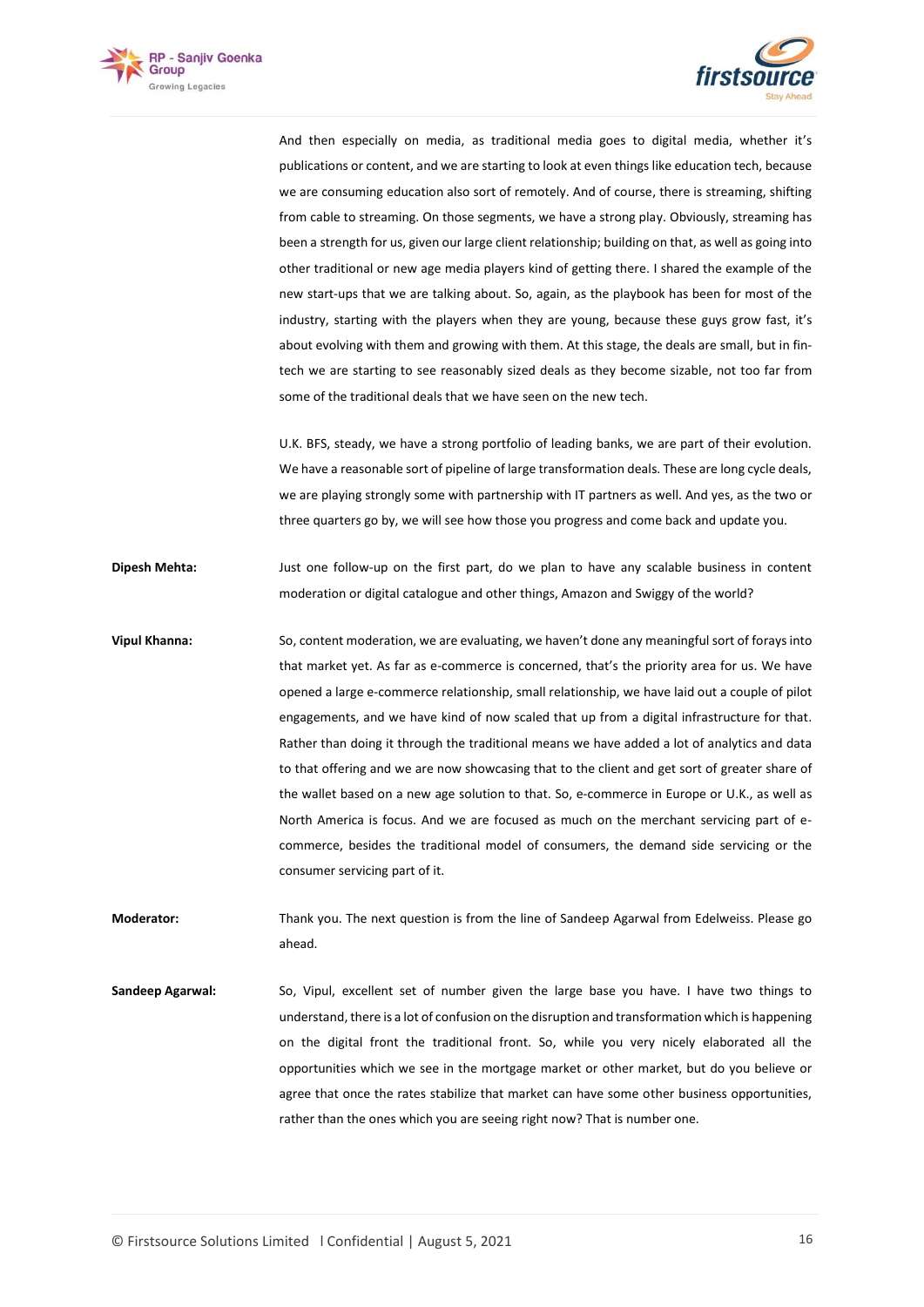



Number two, how you are looking at your manpower, because you have probably hired the best of the best talent available in the market for running your digital piece and other pieces. Do you still see you need to hire a couple of more people to fill few of the gaps which are there in some of the geographies? Or you think you are done for the time being? And if yes, then what is your plan?

What I am really trying to understand is that you had every time been looking for adding additional revenue growth drivers, so which are the areas where you are looking? I know it is a strategy question and you will not want to disclose, but if you have anything, which you can disclose publicly, it will be of great help. Thanks. And best of luck for the next quarter.

**Vipul Khanna:** Your first question, when you say disruption from traditional to digital, and when that is done, I am trying to follow the question, you are saying so where do you see the revenue models to emerge once that transition from traditional to digital is done?

### **Sandeep Khandelwal:** Yes.

**Vipul Khanna:** Okay. Look, fair question, I think different manifestations of it; one, the humans will always be there, the human need for decision making, intuition, connecting the dots, all that judgment and decision making comes from human. Technology helps in taking away the repetitive work, and technology helps to go deep and bring data and bring insights which humans can then articulate at some stage. So, I think with that philosophy, and as you would have seen from others in the industry, the manifestation of that will be that it will be more rather than runonly engagements it will be design-run and continuously improve type of engagements. So, the mix of run resources versus change and design resources versus technologies, that interplay of factors of production into deal value, I think that will change. And the consult in the change value will not just be upfront, but it will be through the deal cycle or the life cycle of that engagement. So, that will be one manifestation where you are signing up for a directional transformation, you are starting with a point of saying, I will use ABC and tools and platforms. And who knows, by third year ML has improved at some level for that particular use case that you are able to use machine learning significantly, take down the human component, but there is a big chunk of ML deployment that could happen in that engagement. So, that's one manifestation with the interplay between change, design and run resources.

> The second manifestation, obviously, what we talked at the early part of the call at Sonaal's question I think, is about the platform based. The platform-based services, I think, where the entire stack comes together, right; infrastructure, application operations, and analytics, all that comes together and you deliver an outcome to the client, I think that will become more prevalent. We are seeing that in Healthcare happening, we see that in parts of mortgage cycle happening, and we are seeing little parts of the narrowly defined segments of Healthcare Provider also wanting that. And I think, from BPO to BPAS, the platform-based services will be the other big manifestation of that.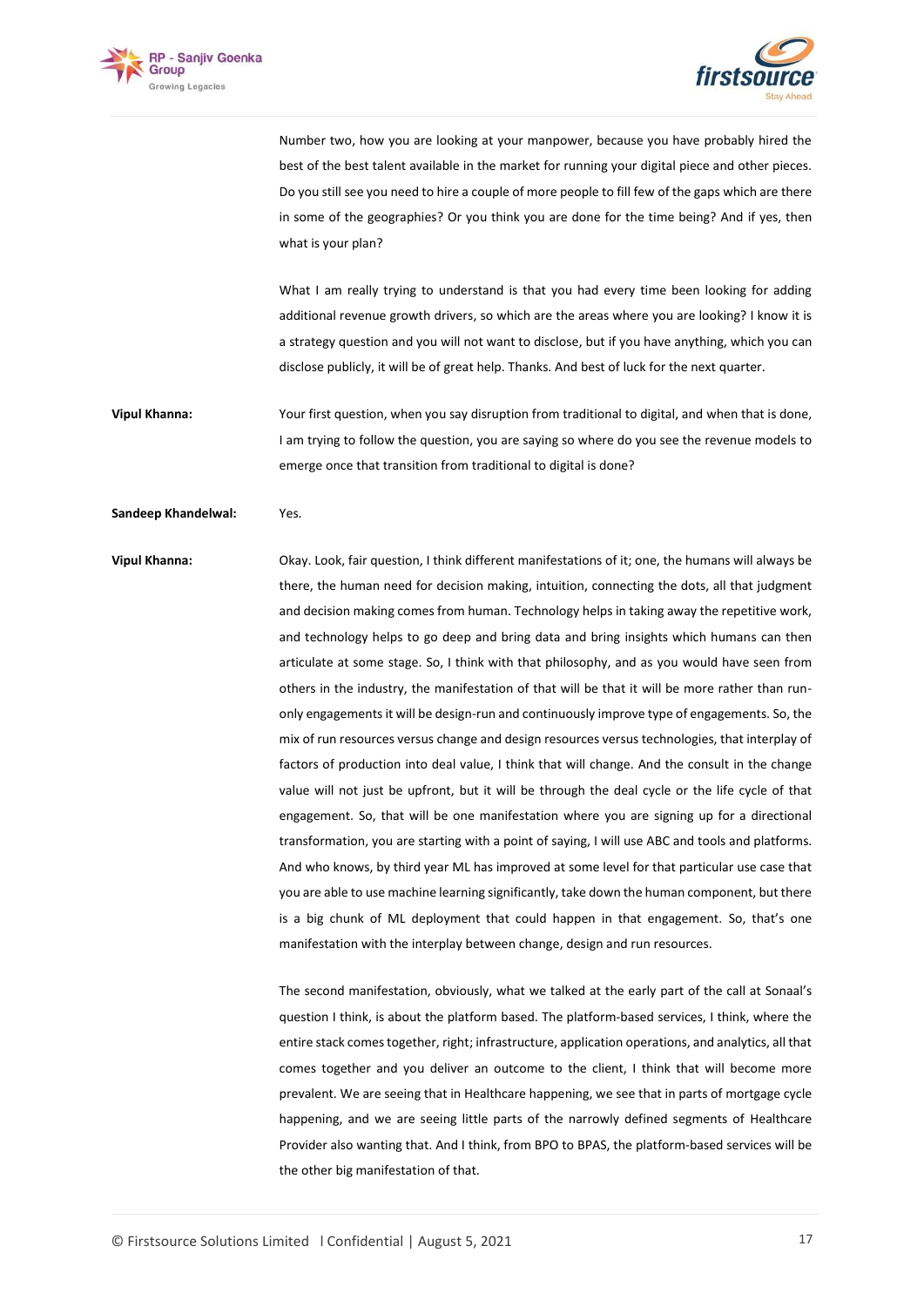



And then third is what we have seen already play out with the FAANG players and sort of the technology players, is more where you are embedded as part of a new product or new feature launch. And hence, you are evolving, you are starting with the point of view. And as products take off, the service model also evolves. So, you are right, they are designing and then delivering to it. So, as new functions and features of our clients go up, we become sort of the intrinsic operators of those functions behind the scenes. So, those are the three manifestations that I see for the new revenue streams coming for our industry. And I am sure with your coverage, you have a good sense of that as well.

From a talent standpoint, good digital talent is always welcome, we take them with both arms. Our key leadership positions are filled, and obviously those key leaders continue to add people as we bring on new platforms and as we do new partnerships. So, we recently announced two COEs with two industry leading operational platforms. These are small COEs, but those are investments, and we will need to bring in leaders who understand and know depth of those platforms so that we can deploy those for us for our client solutions. So, some level of investment will continue, but our key leadership positions for digital, both in markets as well as in delivery, are now kind of filled up.

**Sandeep Khandelwal:** Thanks, Vipul, for that elaborate answer. One last question if Ankur allows me, so wanted to also check with you these FAANG companies, because people are able to travel within the U.S. and most of the places, so they are posting robust numbers. But a large part of those products and services are basically just moving from one party to another, actually from the seller to the user, but not necessarily the users are able to use it or implement it. So, how do you see, once this vaccination issues gets over and the world opens up, how do you see your business moving forward? Will you see a big jump up immediately?

> And it doesn't mean that I am saying that right now your business is stuck because of that, but what I am trying to understand is that what my understanding of this huge revenue beat and profit beat, which is happening in the FAANG, because its panic buying by the CTOs who just generally are looking to somehow not take the blame of shifting of market share from offline player to online on them, and they are doing panic buying. And probably the implementation still has not started because the talent which is required to implement such a huge volume is not still available, and they are just managing things from how given the pandemic situation. So, how do you see when things open up, will there be a very huge pent-up demand? Or you think we will have some benefits; how do you interpret it?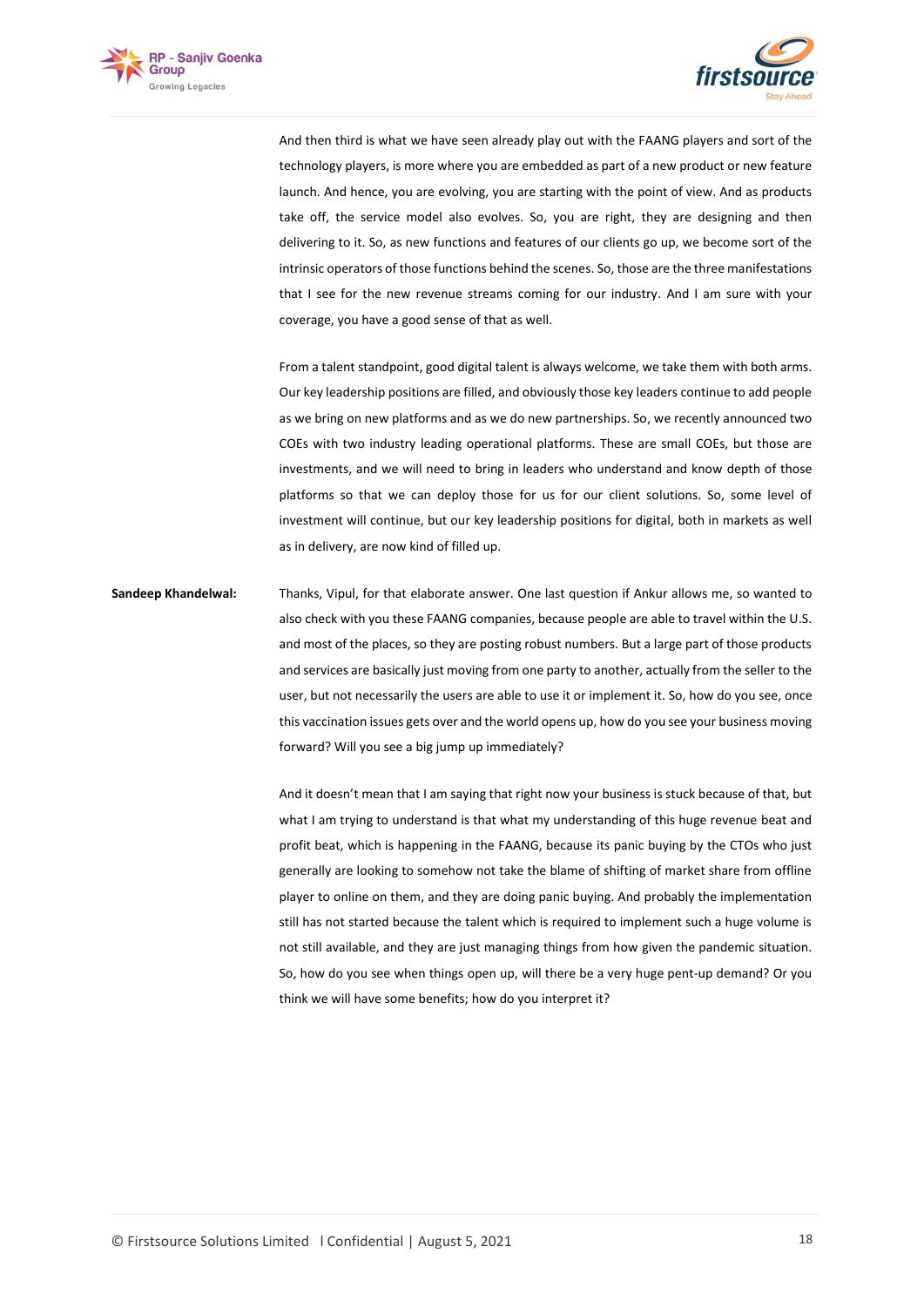



**Vipul Khanna:** Sure. So, I think there are two parts to this question, if I understood it right. One is, we obviously are not an IT company, but clearly, as an industry sort of participant and an observer, I do see that IT talent, like other things, is in short supply, because the shift to cloud is driving up huge demand. To that extent, we see a lot of revenue to the big cloud providers happening, but there is constraint in terms of experienced people who can help in the transition to cloud. We see that small manifestations of itself as we move our products to cloud and as we bring clients to our platform-based services.

> From a demand bumpiness linked specifically to the economies opening up, my sense is, some sectors like BFS, healthcare have been impacted less, I mean, somewhat you could say that the elective procedures were not done. So, some of the diagnostics, some of the preventative and some of the usual health procedures where there is a pent-up demand, and then it will have its sort of downstream impact through the healthcare value chain. Obviously, discretionary spend like travel, consumer goods, they are seeing the pent-up demand coming through now, right. Now, fortunately/unfortunately, we don't play in those discretionary spend verticals, so we are to that extent shielded. We saw some impact to the CMP vertical. But the other way to think about, as you have seen your behaviour, my behaviour as consumers, a lot of our relationships with entertainment, content, education, travel has changed to some extent permanently. And I think some of it is not going to go away, even when the novelty of the world is open up, let me go and travel, let me go and visit, let me meet, I think once that is over, some things are not going to change. So, to that extent, these are permanent.

> So, I guess what I am saying net, net is, I think some of the transition for digital is in an early stage, I think it will play out for the next two, three years. And then with the new models, let's see how the demand environment, does it kind of adds as an exponential boost to the demand cycle from the new base and then we go on to the next cycle or we take a breather after that to the next cycle.

**Moderator:** Thank you. The next question is from the line of Shradha from Asian Market Securities. Please go ahead.

**Shradha Agrawal:** Vipul, given the supply side constraints, do you see a possibility of another round of wage hike after what we gave in 4Q?

**Vipul Khanna:** Shradha, not necessarily supply-side constraints. But in any case, we have budgeted for a wage cycle in this financial year, as we gave one at the start of the year in January, and we did budget for another one in this year. We will go through with that in the second half of the year and we have budgeted for that in our result.

**Shradha Agrawal:** And secondly, how should we think about the growth rate in our top clients, given that it was a soft quarter for the top client, and we expect a strong year for them despite having a strong start to the year? Should we see some material ramp up in the second half of the year?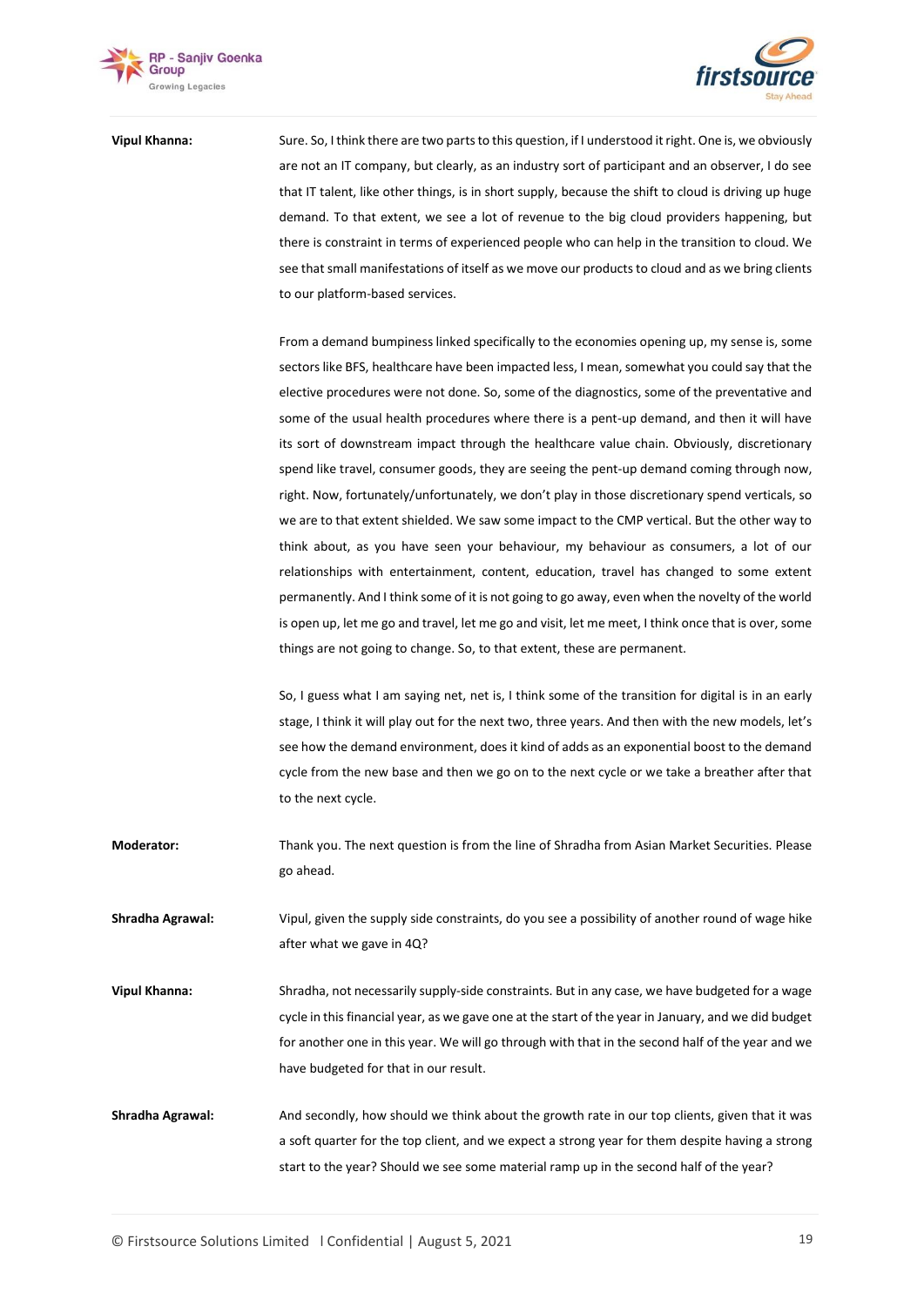



**Vipul Khanna:** Shradha, look, we are their largest partner, the relationship is healthy. As they went through the down and then upcycle, and then expansion cycle, we played a key part in that. And we are playing a key part as they are going through this cycle. So, at this stage, as I answered to, I think, Dipesh earlier, Q4, our March quarter was very strong; Q1 we saw some element of catching up your breath from the demand side, and they were obviously supply-side constraints in India. We do expect the December quarter to be strong, it's traditionally a seasonally strong quarter for us. And we are looking to kind of broaden our engagements through digital now, that sort of COVID had kind of paused those conversations. Now with COVID sort of getting somewhat to the side, I think it's time to kind of bring those conversations tangibly. And that should add to more qualitative heft to the relationship to start with, and then we see what is the quantitative impact? But net, net, it should be a strong steady yes for the top client.

**Moderator:** Thank you. Next question is from the line of Madhu Babu from Canara HSBC. Please go ahead.

**Madhu Babu:** Congrats on a steady quarter. Sir, just on this milestone payment, because last quarter we provided a provision total of \$ 15 million. Now if you add that variable component, almost it is touching to \$ 33 million for this large account. So, I mean, how has been the payback from that account? Can we share like kind of what is the EBITDA and all it generated kind of stuff because it looks like a different size of a payment for that?

**Vipul Khanna:** Sure. Look, let me try to answer in two ways, and Dinesh, you can jump in if I miss something. So, first of all, this relationship has been foundational for us to build our mortgage business, this we started when our mortgage business was very small and obviously it's grown by leaps and bounds, the business, in no less parts to the contributions from this customer group directly as well as the halo effect in taking their credibility to other participants in the mortgage fold. They continue to be our top mortgage client, strong, healthy relationships. And with this, while the payout is obviously higher from what we had provisioned, but that's part of the negotiation. But the reason is also that they have extended the engagement and continue to give us the preferred partner status for the future as well. To that extent, it reflects that. From a profitability standpoint, it's healthy margins. And we expect that we continue to keep the health of the relationship and continue to leverage this relationship in building a stronger business. Our intent was to create a mutual win-win structure where while there is a fixed payout, there is also some incentive kind of philosophically in the continuation of the earnout structure which we had for them for the first cycle. And now kind of continues that philosophy in the next cycle as well. Dinesh, anything to add.

**Dinesh Jain:** No, I think it's covered.

**Madhu Babu:** Okay. And just, what is the CAPEX guidance for this year, just wanted to calculate the free cash flow and CAPEX?